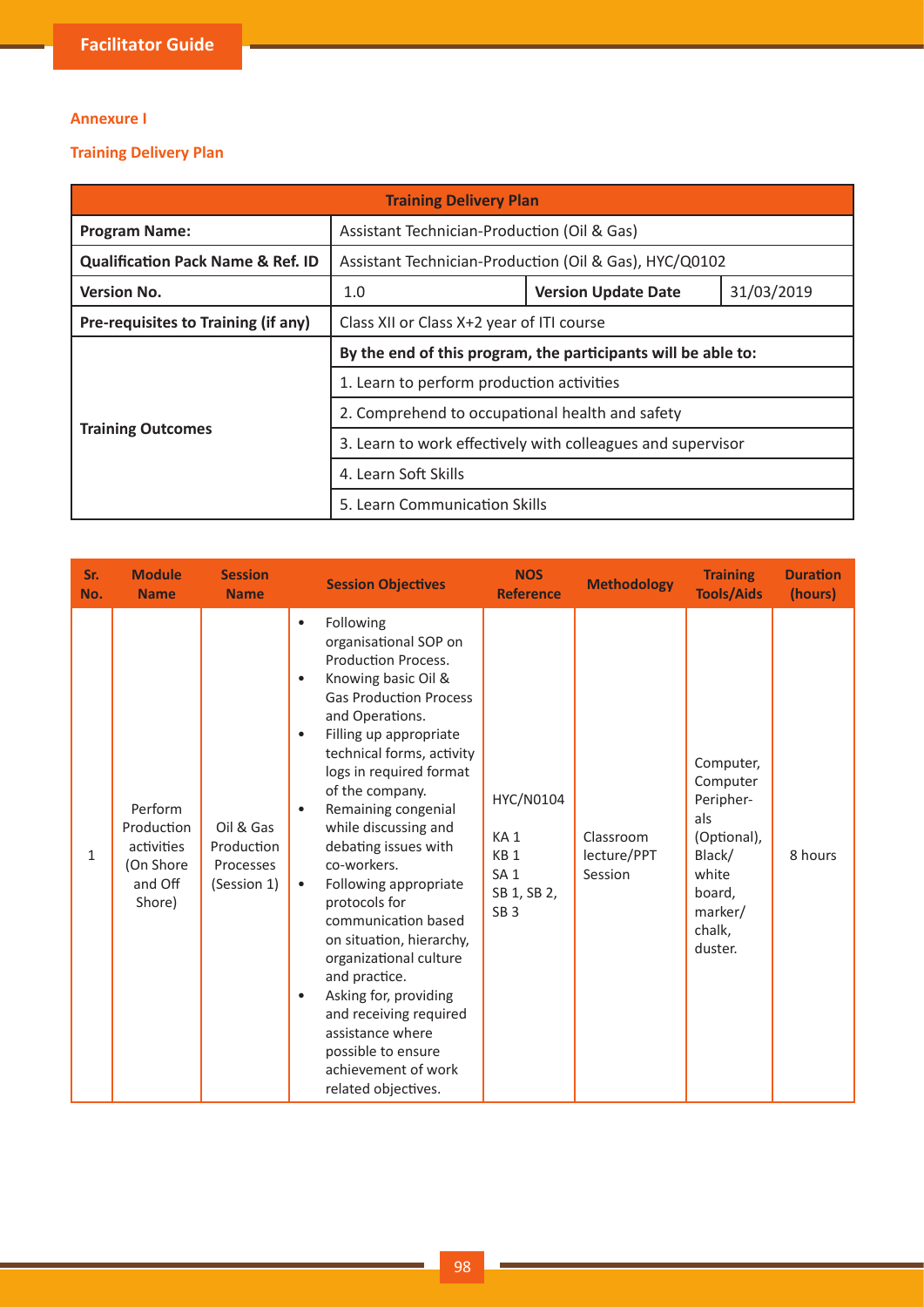| $\bullet$<br>$\bullet$<br>$\bullet$<br>$\bullet$<br>$\bullet$<br>$\bullet$ | Practical<br>Understanding<br><b>Production Process</b><br>in Oil & Gas field<br>operation: Oil and Gas<br><b>Processing Operations</b><br>(Well surveillance,<br>monitoring &<br>maintenance, wire line<br>operation), Oil & Gas<br><b>Production Processes</b><br>(onsite training),<br>(Compressor), (Static as<br>well as mobile Boilers),<br>Multi-Phase Separation<br>in separators &<br><b>Emulsion Treaters)</b><br>Understanding Oil<br>and Gas Processing<br>Operations (Pigging,<br>Hot tapping, new<br>flow line laying,<br>replacement of existing<br>flow lines, clearing of<br>flow lines plugging),<br>(Gas Dehydration),<br>(Produced Water),<br>(Water Injection)<br>Planning operation and<br>maintenance of various<br>Well stimulation &<br>Servicing Units, wire<br>line units and new well<br>completion<br>Planning operation and<br>maintenance of work-<br>over well completion.<br>Carrying out operation<br>of crude oil upliftment | HYC/N0104<br>PC 1, PC 2,<br>PC 3, PC 4,<br>PC <sub>5</sub> | <b>Practical Ses-</b><br>sions/Video<br>Session | Laptop,<br>projector,<br>sound<br>system,<br>Internet<br>connec-<br>tion | 8 hours |
|----------------------------------------------------------------------------|-----------------------------------------------------------------------------------------------------------------------------------------------------------------------------------------------------------------------------------------------------------------------------------------------------------------------------------------------------------------------------------------------------------------------------------------------------------------------------------------------------------------------------------------------------------------------------------------------------------------------------------------------------------------------------------------------------------------------------------------------------------------------------------------------------------------------------------------------------------------------------------------------------------------------------------------------------------------|------------------------------------------------------------|-------------------------------------------------|--------------------------------------------------------------------------|---------|
|                                                                            | through bourses,<br>monitoring and<br>maintenance of field<br><b>Indirect Heaters</b><br>, emulsion Treaters<br>and Crude Oil Storage<br>Tanks, oil and Gas<br><b>Processing Operations</b><br>(Gas Treatment)                                                                                                                                                                                                                                                                                                                                                                                                                                                                                                                                                                                                                                                                                                                                                  |                                                            |                                                 |                                                                          |         |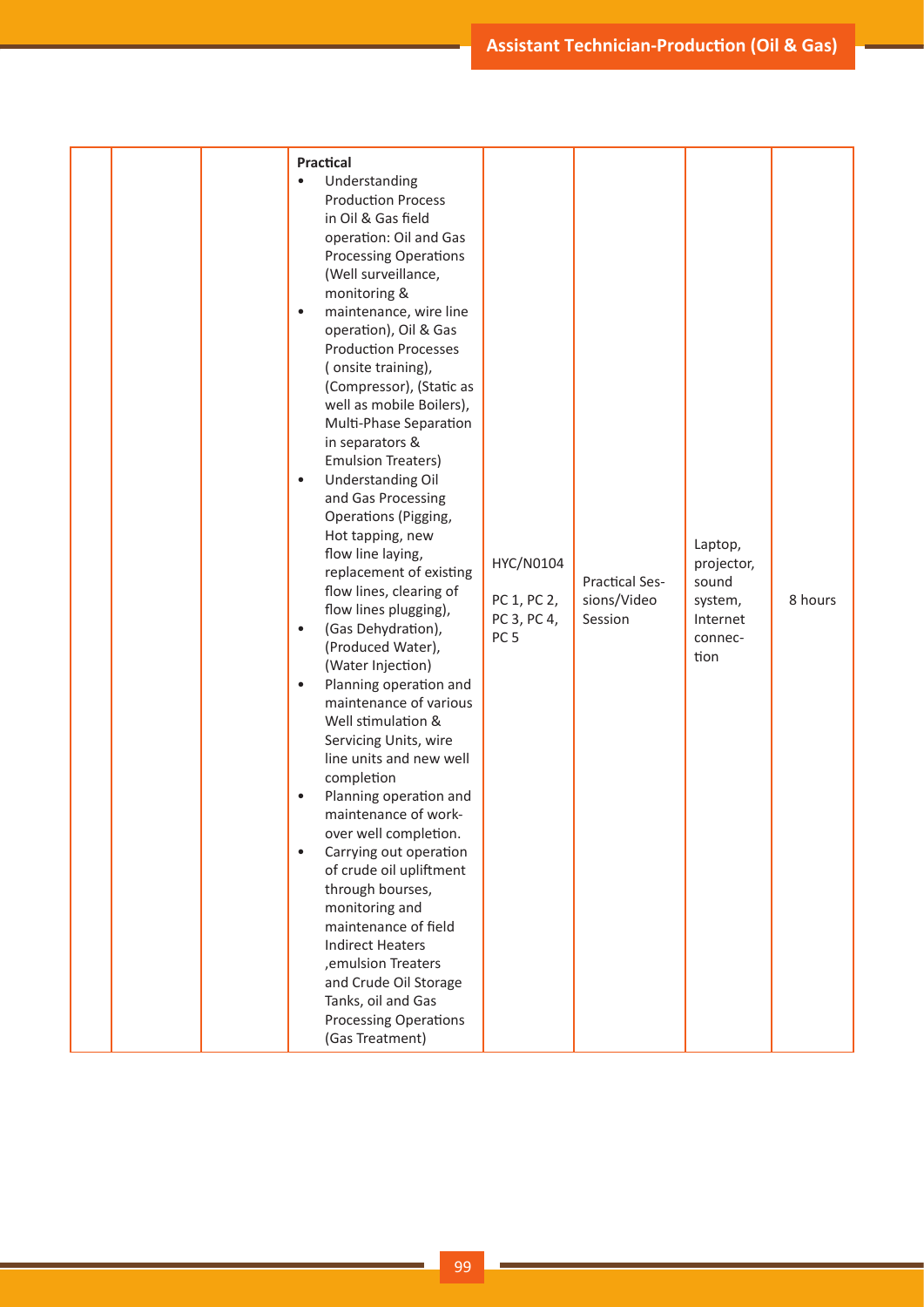|                               | Risking and impacting<br>$\bullet$<br>of not following<br>defined procedures/<br>work instructions<br>Knowing basic<br>$\bullet$<br>Engineering<br>Communications.<br>Maintaining proper<br>$\bullet$<br>records as per given<br>format Thanking<br>co-workers for any<br>assistance received.<br>Offering appropriate<br>$\bullet$<br>respect based on<br>mutuality and respect<br>for fellow workmanship<br>and authority.<br>Thinking through the<br>$\bullet$<br>problem, evaluate the<br>possible solution(s)<br>and suggest an<br>optimum /best possible<br>solution(s)                                                                                                                  | HYC/N0104<br>KA <sub>2</sub><br>KB4<br>SA <sub>2</sub><br>SB 4, SB 5,<br>SB <sub>7</sub>                                                                                          | Classroom<br>lecture/PPT<br>Session             | Computer,<br>Computer<br>Peripher-<br>als<br>(Optional),<br>Black/<br>white<br>board,<br>marker/<br>chalk,<br>duster. | 8 hours |
|-------------------------------|------------------------------------------------------------------------------------------------------------------------------------------------------------------------------------------------------------------------------------------------------------------------------------------------------------------------------------------------------------------------------------------------------------------------------------------------------------------------------------------------------------------------------------------------------------------------------------------------------------------------------------------------------------------------------------------------|-----------------------------------------------------------------------------------------------------------------------------------------------------------------------------------|-------------------------------------------------|-----------------------------------------------------------------------------------------------------------------------|---------|
| Production<br>Tech-<br>niques | Practical<br>Identifying tools,<br>$\bullet$<br>equipment and<br>material that would be<br>required for a range<br>of basic routine for<br>Off Shore Oil and Gas<br>Production tasks.<br>Preparing the tools,<br>$\bullet$<br>equipment and<br>materials for given<br>Production tasks.<br>Preparing the work<br>area for given<br>Production tasks.<br>Identifying tools,<br>$\bullet$<br>equipment and<br>material that would be<br>required for a range<br>of basic routine for<br>on Shore Oil and Gas<br>Production tasks.<br>Preparing the tools,<br>$\bullet$<br>equipment and<br>materials for given<br>Production tasks.<br>Preparing the work<br>area for given<br>Production tasks. | HYC/N0104<br>PC 17, PC<br>18, PC 19,<br><b>PC 20, PC</b><br>21, PC 22,<br>PC 23, PC<br>24, PC 25,<br>PC 26, PC<br>27, PC 28,<br><b>PC 29, PC</b><br>30, PC 31,<br>PC 32, PC<br>33 | <b>Practical Ses-</b><br>sions/Video<br>Session | Laptop,<br>projector,<br>sound<br>system,<br>Internet<br>connec-<br>tion                                              | 8 hours |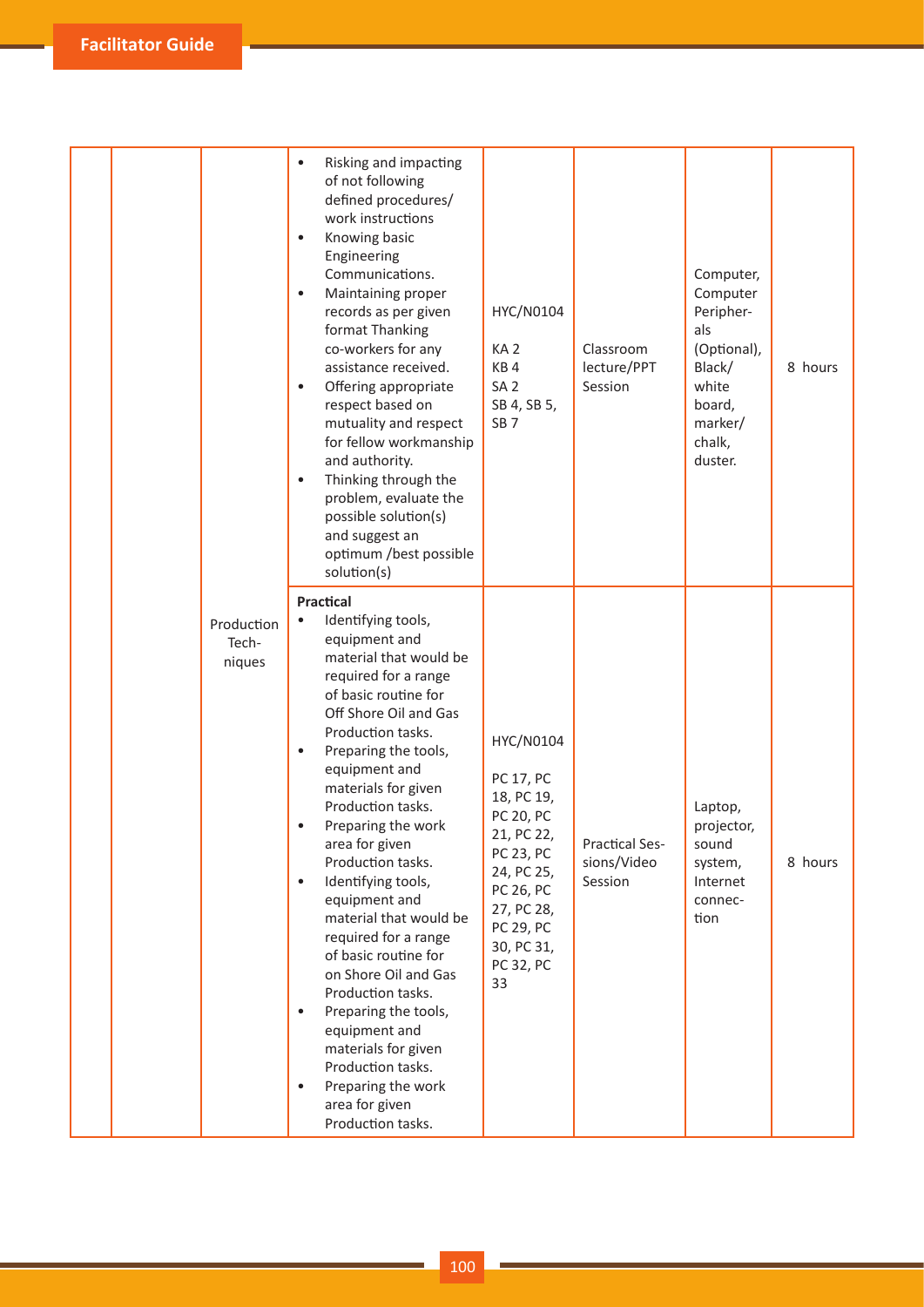**Assistant Technician-Production (Oil & Gas)** 

|  |                                     | Carrying out Basic<br>$\bullet$<br>routines for Oil and Gas<br>Production Process.<br>Ensuring appropriate<br>$\bullet$<br>cleaning routines using<br>the correct cleaning<br>agents.<br>Carrying out routine<br>lubrication, using the<br>correct lubricant for<br>the application.<br>Ensuring oil levels and<br>$\bullet$<br>add oil as required.<br>Tightening fastenings<br>$\bullet$<br>using correct Tools and<br>equipment.<br>Checking tensions and<br>$\bullet$<br>adjusts as required.<br>Carrying out basic<br>$\bullet$<br>visual inspection for<br>common faults.<br>Recording observed for<br>$\bullet$<br>any faults<br>Clearing work areas<br>$\bullet$<br>following Pre and Post |                                                                                                      |                                     |                                                                                              |         |
|--|-------------------------------------|----------------------------------------------------------------------------------------------------------------------------------------------------------------------------------------------------------------------------------------------------------------------------------------------------------------------------------------------------------------------------------------------------------------------------------------------------------------------------------------------------------------------------------------------------------------------------------------------------------------------------------------------------------------------------------------------------|------------------------------------------------------------------------------------------------------|-------------------------------------|----------------------------------------------------------------------------------------------|---------|
|  |                                     | Production tasks<br>Carrying out Basic<br>$\bullet$<br><b>Production Reporting</b><br>Data Entry<br>Interpretation of<br><b>Production Data</b><br>Escalation matrix for<br>$\bullet$<br>reporting identified<br>incidents, troubles<br>and/or emergencies<br>e.g. system failures, fire<br>and power failures.<br>Doing basic Measuring<br>$\bullet$<br>and Marking-out                                                                                                                                                                                                                                                                                                                           |                                                                                                      |                                     | Computer,<br>Computer                                                                        |         |
|  | Main-<br>tanence<br>Tech-<br>niques | Instruments.<br>Reading and<br>$\bullet$<br>understanding<br>manuals, work orders,<br>health and safety<br>instructions, memos,<br>reports etc.<br>Identifying immediate<br>$\bullet$<br>or temporary solutions<br>to resolve delays<br>Identifying sources of<br>$\bullet$<br>support that can be<br>availed of for problem<br>solving for various kind<br>of problems.                                                                                                                                                                                                                                                                                                                           | HYC/N0104<br>KA <sub>3</sub><br>KB <sub>3</sub><br>SA <sub>3</sub><br>SB 8, SB<br>9, SB 10, SB<br>11 | Classroom<br>lecture/PPT<br>Session | Peripher-<br>als<br>(Optional),<br>Black/<br>white<br>board,<br>marker/<br>chalk,<br>duster. | 8 hours |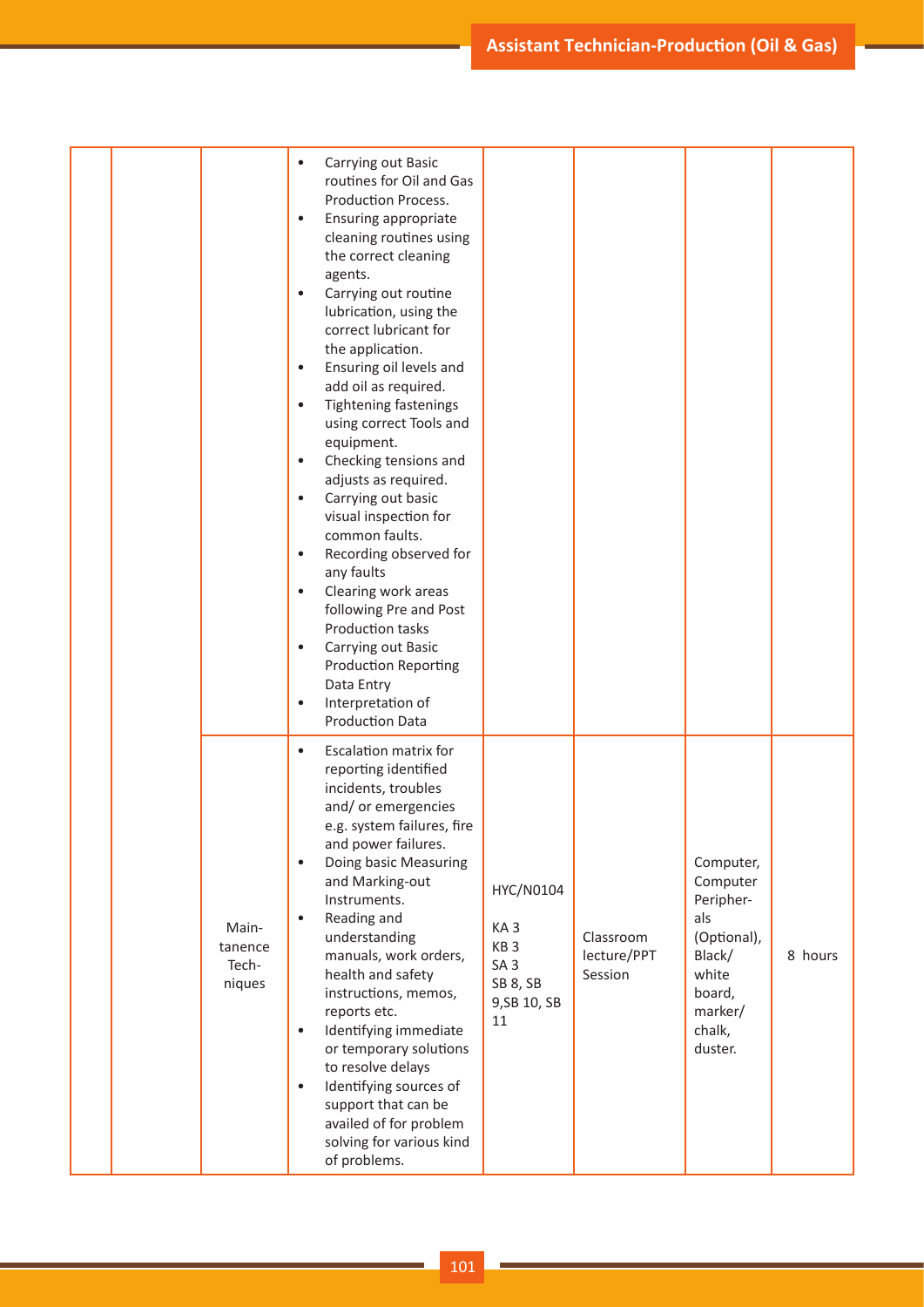|  |                                | Seeking appropriate<br>$\bullet$<br>assistance from other<br>sources to resolve<br>problems.<br>Reporting problems<br>$\bullet$<br>that you cannot<br>resolve to appropriate<br>authority.                                                                                                                                                                                                                                                                                                                                                       |                                                                                        |                                                 |                                                                                                                       |         |
|--|--------------------------------|--------------------------------------------------------------------------------------------------------------------------------------------------------------------------------------------------------------------------------------------------------------------------------------------------------------------------------------------------------------------------------------------------------------------------------------------------------------------------------------------------------------------------------------------------|----------------------------------------------------------------------------------------|-------------------------------------------------|-----------------------------------------------------------------------------------------------------------------------|---------|
|  |                                | Practical<br>Preparing for basic<br>routine maintenance<br>tasks<br>Describing basic<br>$\bullet$<br>routine maintenance<br>techniques<br>Carrying out basic<br>$\bullet$<br>routine maintenance<br>tasks<br>Carrying out basic<br>$\bullet$<br>inspections<br>Identifying the use of<br>$\bullet$<br>basic maintenance<br>hand tools<br>Demonstrating the use<br>$\bullet$<br>of basic hand tools for<br>maintenance tasks and<br>the production of an<br>artifact<br>Demonstrating the care<br>$\bullet$<br>of basic maintenance<br>hand tools | HYC/N0104<br>PC 34, PC<br>35, PC 36,<br><b>PC 37, PC</b><br>38, PC 39,<br><b>PC 40</b> | <b>Practical Ses-</b><br>sions/Video<br>Session | Laptop,<br>projector,<br>sound<br>system,<br>Internet<br>connec-<br>tion                                              | 8 hours |
|  | Mainte-<br>nance<br>Hand Tools | Recording to be<br>$\bullet$<br>maintained and<br>implications of non-<br>maintenance of the<br>same.<br>Identifying defects<br>$\bullet$<br>in the material and<br>communicate it at the<br>earliest and suggest<br>improvements (if any)<br>in process/material<br>based on experience.                                                                                                                                                                                                                                                        | HYC/N0104<br>KA4<br>SB <sub>6</sub>                                                    | Classroom<br>lecture/PPT<br>Session             | Computer,<br>Computer<br>Peripher-<br>als<br>(Optional),<br>Black/<br>white<br>board,<br>marker/<br>chalk,<br>duster. | 8 hours |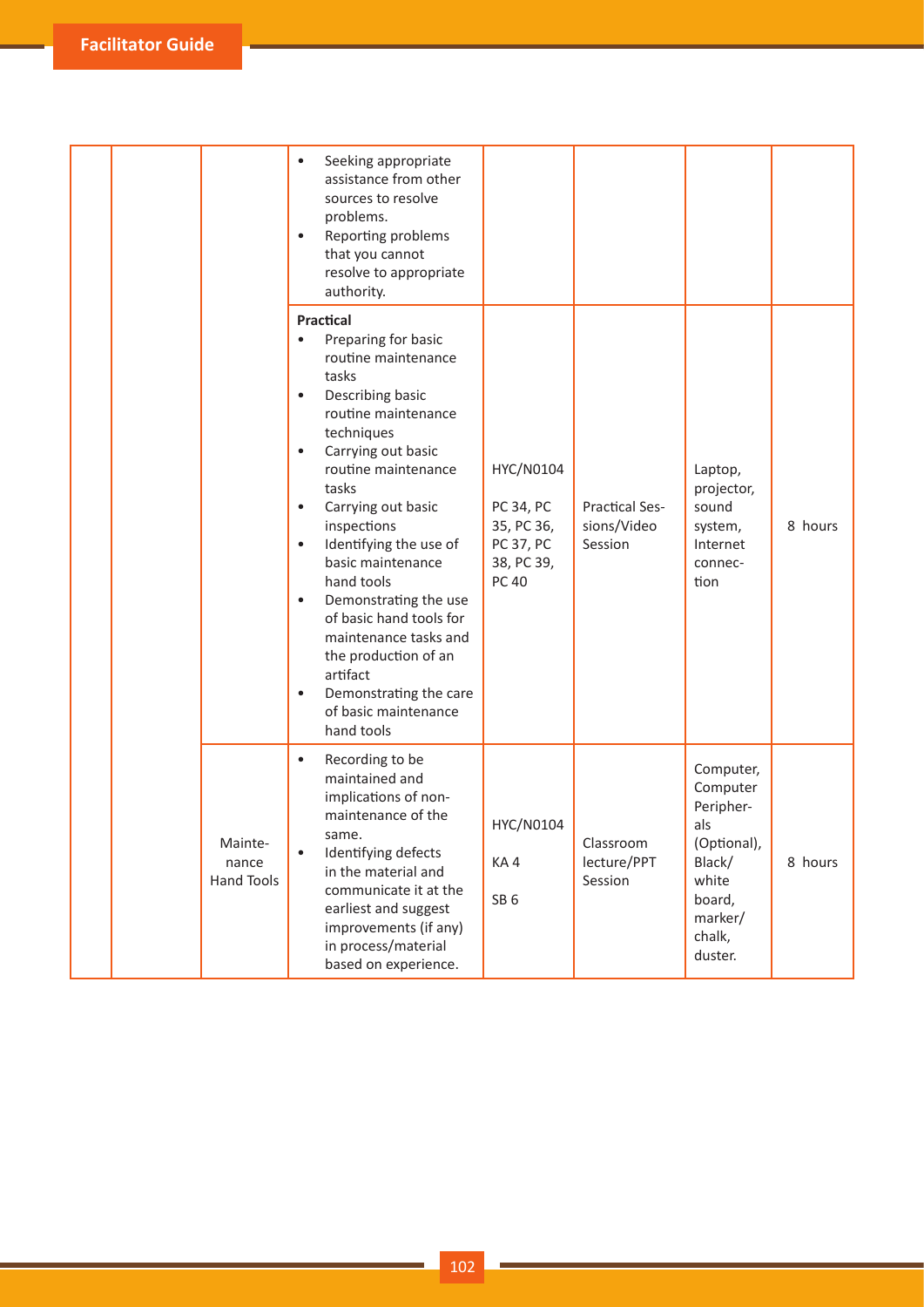|                                | Practical<br>Describing the key<br>features of prime<br>movers<br>Planning the outline of<br>$\bullet$<br>typical maintenance<br>requirements of prime<br>movers<br>Planning the<br>$\bullet$<br>key features of<br>transmission systems<br>and components<br>Learning outline<br>$\bullet$<br>typical maintenance<br>requirements of<br>transmission systems<br>and components<br>Describing the key<br>$\bullet$<br>features of distribution<br>systems<br>Having knowledge of<br>$\bullet$<br>the key features of<br>separation system<br>Understanding of the<br>$\bullet$<br>key features of tank<br>systems<br>Knowing the key<br>$\bullet$<br>features of oil and gas<br>transport systems<br>Identifying the key<br>$\bullet$<br>features of oil and gas<br>well<br>Understanding of the<br>$\bullet$<br>key features of SRP<br>systems | HYC/N0104<br><b>PC 41, PC</b><br>42, PC 43,<br>PC 44, PC<br>45, PC 46,<br>PC 47, PC<br>48, PC 49,<br><b>PC 50</b> | <b>Practical Ses-</b><br>sions/Video<br>Session | Laptop,<br>projector,<br>sound<br>system,<br>Internet<br>connec-<br>tion                                              | 8 hours |
|--------------------------------|-------------------------------------------------------------------------------------------------------------------------------------------------------------------------------------------------------------------------------------------------------------------------------------------------------------------------------------------------------------------------------------------------------------------------------------------------------------------------------------------------------------------------------------------------------------------------------------------------------------------------------------------------------------------------------------------------------------------------------------------------------------------------------------------------------------------------------------------------|-------------------------------------------------------------------------------------------------------------------|-------------------------------------------------|-----------------------------------------------------------------------------------------------------------------------|---------|
| Mainte-<br>nance<br>Hand Tools | Knowing basic<br>$\bullet$<br>Maintenance Hand<br>Tools<br>Learning how to<br>$\bullet$<br>courteous to the<br>customers<br>Planning and organizing<br>$\bullet$<br>their own work<br>schedule, work area,<br>tools, equipment and<br>materials to maintain<br>decorum and for<br>improved productivity.                                                                                                                                                                                                                                                                                                                                                                                                                                                                                                                                        | HYC/N0104<br>KB <sub>2</sub><br>SA4<br>SB <sub>1</sub>                                                            | Classroom<br>lecture/PPT<br>Session             | Computer,<br>Computer<br>Peripher-<br>als<br>(Optional),<br>Black/<br>white<br>board,<br>marker/<br>chalk,<br>duster. | 8 hours |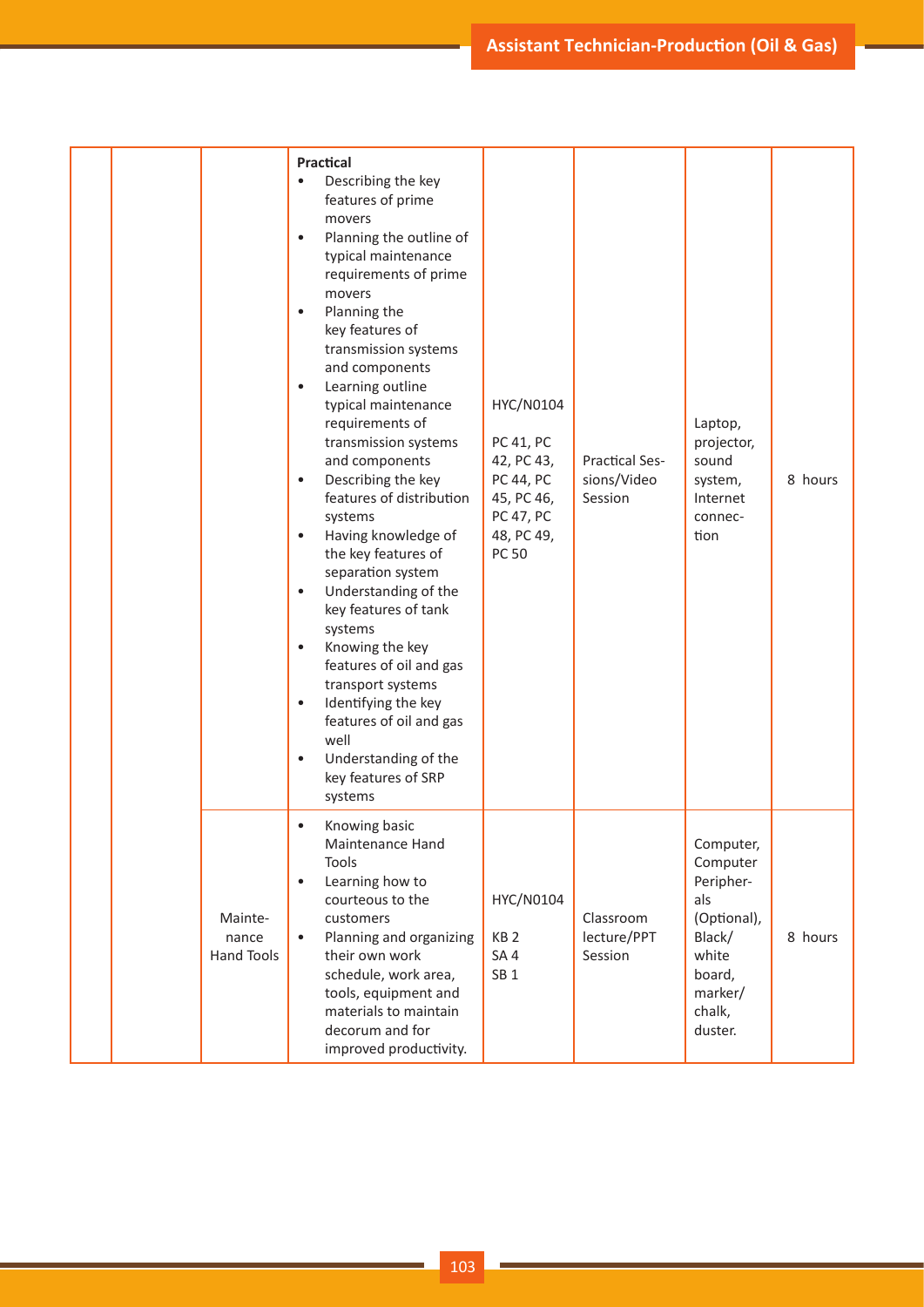|  |                                                                                     | Practical<br>$\bullet$<br>Describing the key<br>features of gas lift<br>systems<br>Planning the key<br>$\bullet$<br>features of rotating<br>equipment and tools<br>Outlining typical<br>$\bullet$<br>maintenance<br>requirements of<br>rotating equipment<br>and tools<br>Outlining typical<br>$\bullet$<br>maintenance<br>requirements of<br>measurement systems<br>and equipment<br>Outlining typical<br>$\bullet$<br>maintenance<br>requirements of<br>control systems and<br>equipment<br>Outlining typical<br>$\bullet$<br>maintenance<br>requirements of<br>protection and<br>detection systems | HYC/N0104<br>PC 51, PC<br>52, PC 53,<br>PC 54, PC<br>55, PC 56 | <b>Practical Ses-</b><br>sions/Video<br>Session | Laptop,<br>projector,<br>sound<br>system,<br>Internet<br>connec-<br>tion                                             | 6 hours |
|--|-------------------------------------------------------------------------------------|-------------------------------------------------------------------------------------------------------------------------------------------------------------------------------------------------------------------------------------------------------------------------------------------------------------------------------------------------------------------------------------------------------------------------------------------------------------------------------------------------------------------------------------------------------------------------------------------------------|----------------------------------------------------------------|-------------------------------------------------|----------------------------------------------------------------------------------------------------------------------|---------|
|  | Health and<br>Safety in<br>Production<br>operations<br>and Main-<br>tenance<br>jobs | Following SHE and<br>$\bullet$<br>OHS guidelines and<br>regulations as per<br>company's norms.<br>Liaisioning and<br>$\bullet$<br>coordination skills.<br>Applying problem-<br>$\bullet$<br>solving approaches in<br>different situations                                                                                                                                                                                                                                                                                                                                                             | HYC/N0104<br>KA 5, SA 5,<br>SB <sub>7</sub>                    | Classroom<br>lecture/PPT<br>Session             | Computer,<br>Computer<br>Peripher-<br>als<br>(Optional),<br>Black/<br>white<br>board,<br>marker/<br>chalk,<br>duster | 8 hours |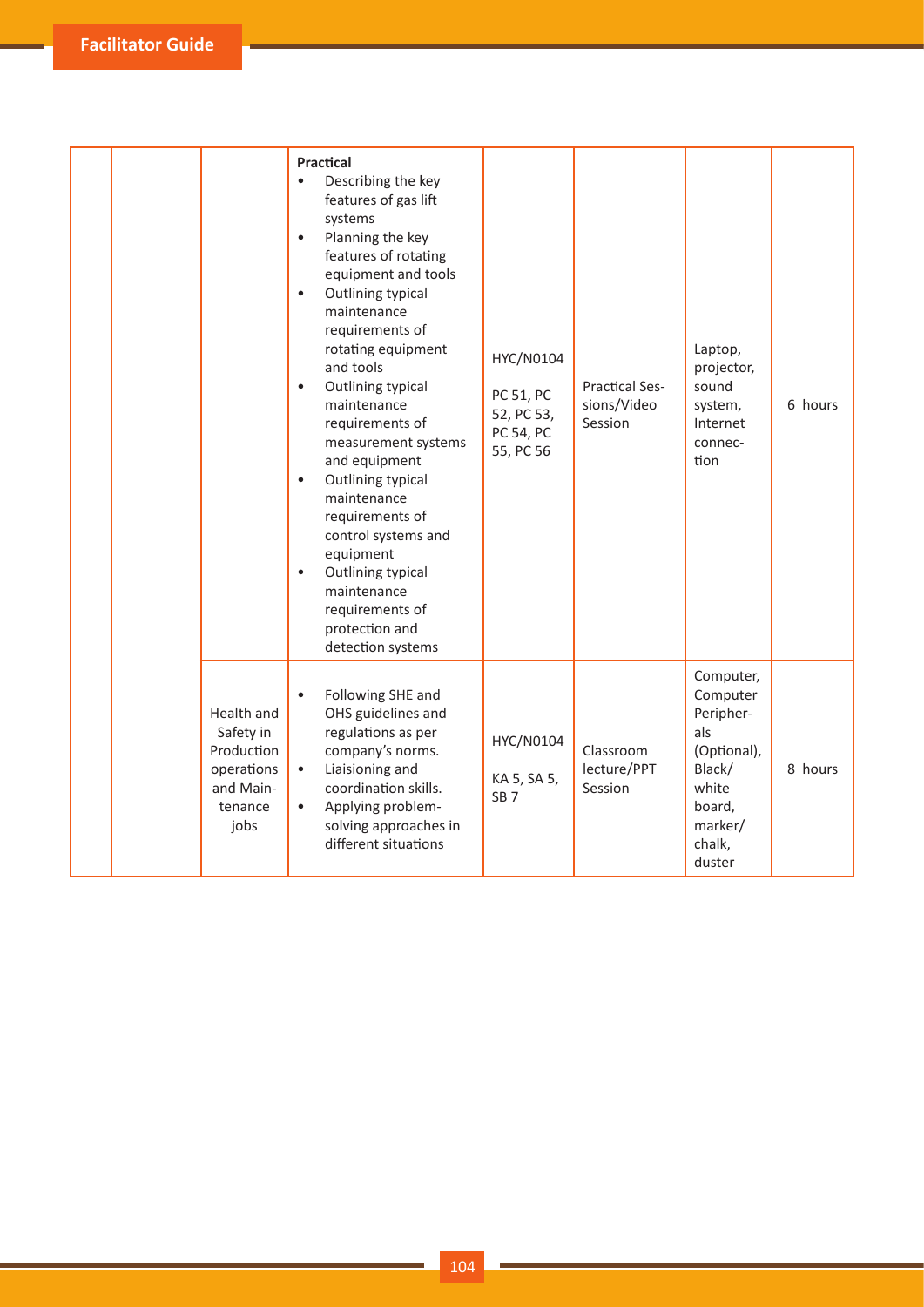|  |  |                                                                                     | <b>Practical</b><br>Describing safe working<br>practices for working<br>in a maintenance<br>workshop<br>Describing the<br>$\bullet$<br>operation of safety<br>documentation and<br>procedures<br>Identifying relevant<br>$\bullet$<br>emergency<br>requirements for a<br>maintenance workshop<br>Identifying potential<br>$\bullet$<br>hazards in a workshop<br>environment<br>Describing the<br>$\bullet$<br>associated risks and<br>implications for people,<br>equipment and the<br>environment.                                      | HYC/N0104<br>PC 6, PC 7,<br>PC 8, PC 9,<br>PC 10                   | <b>Practical Ses-</b><br>sions/Video<br>Session | Laptop,<br>projector,<br>sound<br>system,<br>Internet<br>connec-<br>tion                                             | 6 hours |
|--|--|-------------------------------------------------------------------------------------|------------------------------------------------------------------------------------------------------------------------------------------------------------------------------------------------------------------------------------------------------------------------------------------------------------------------------------------------------------------------------------------------------------------------------------------------------------------------------------------------------------------------------------------|--------------------------------------------------------------------|-------------------------------------------------|----------------------------------------------------------------------------------------------------------------------|---------|
|  |  |                                                                                     | Learning Physical<br>$\bullet$<br>Science and Basic<br>Properties of Materials<br>Communicating with<br>$\bullet$<br>supervisor and peers.<br>Referring anomalies to<br>$\bullet$<br>the line manager.                                                                                                                                                                                                                                                                                                                                   | HYC/N0104<br>KB <sub>6</sub><br>SA <sub>6</sub><br>SB <sub>8</sub> | Classroom<br>lecture/PPT<br>Session             | Computer,<br>Computer<br>Peripher-<br>als<br>(Optional),<br>Black/<br>white<br>board,<br>marker/<br>chalk,<br>duster | 8 hours |
|  |  | Health and<br>Safety in<br>Production<br>operations<br>and Main-<br>tenance<br>jobs | Practical<br>Describing measures<br>that could be taken to<br>minimise the risks<br>Communicating and<br>$\bullet$<br>work effectively as<br>part of a team for<br>maintenance tasks<br>Taking part in a tool<br>$\bullet$<br>box talk<br>Using correct manual<br>$\bullet$<br>handling techniques for<br>maintenance tasks<br>Selecting and us the<br>$\bullet$<br>correct personal<br>protection equipment<br>for maintenance tasks<br>Maintaining the<br>$\bullet$<br>workspace in a clean<br>and tidy manner and<br>dispose of waste | HYC/N0104<br>PC 11, PC<br>12, PC 13,<br>PC 14, PC<br>15, PC 16     | <b>Practical Ses-</b><br>sions/Video<br>Session | Laptop,<br>projector,<br>sound<br>system,<br>Internet<br>connec-<br>tion                                             | 8 hours |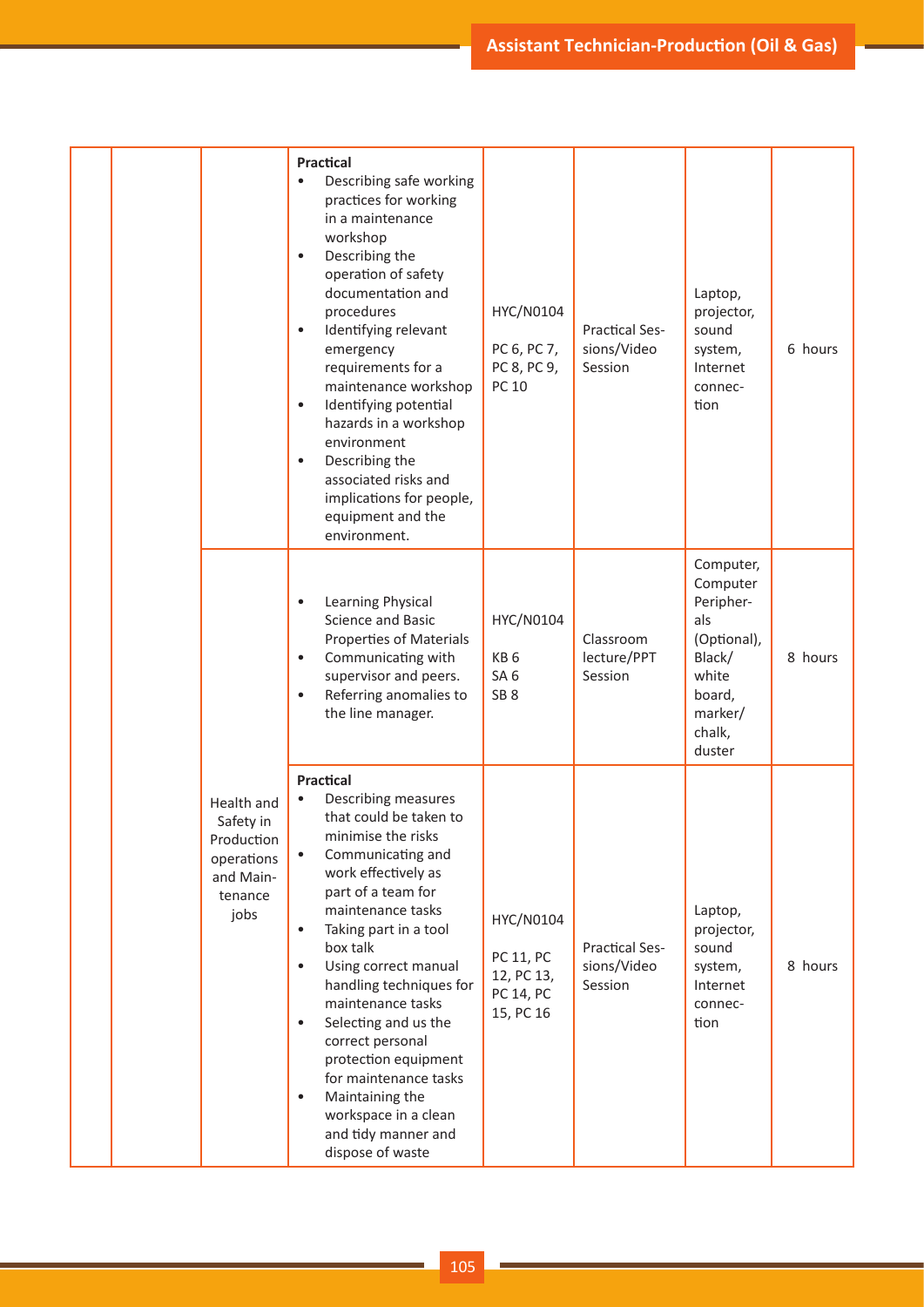|   |                                                     |                                                                    | Following basic<br>$\bullet$<br>numerical Skills<br>Communicating in<br>$\bullet$<br>the local language<br>(preferable)<br>Identifying any<br>$\bullet$<br>issues affecting the<br>material, equipment or<br>surroundings<br>Escalating issues that<br>$\bullet$<br>cannot be solved as per<br>the troubleshooting/<br>company manual.                                                                                                                                                                                                                                                      | HYC/N0104<br>KB <sub>5</sub><br>SA <sub>7</sub><br><b>SB 18</b><br>SB <sub>9</sub>        | Classroom<br>lecture/PPT<br>Session             | Computer,<br>Computer<br>Peripher-<br>als<br>(Optional),<br>Black/<br>white<br>board,<br>marker/<br>chalk,<br>duster  | 8 hours |
|---|-----------------------------------------------------|--------------------------------------------------------------------|---------------------------------------------------------------------------------------------------------------------------------------------------------------------------------------------------------------------------------------------------------------------------------------------------------------------------------------------------------------------------------------------------------------------------------------------------------------------------------------------------------------------------------------------------------------------------------------------|-------------------------------------------------------------------------------------------|-------------------------------------------------|-----------------------------------------------------------------------------------------------------------------------|---------|
|   |                                                     | Oil & Gas<br>Production<br>Processes<br>(onsite<br>training)       | Practical<br>Understanding<br>$\bullet$<br>Production operation<br>and processes in Oil &<br>Gas<br>Identifying oil & gas<br>$\bullet$<br>equipment<br>Understanding the<br>$\bullet$<br>functionality of each<br>equipment<br>Understanding<br>$\bullet$<br>standard operating<br>procedures<br>Understanding<br>$\bullet$<br>preventive<br>maintenance<br>requirements<br>Understanding the<br>$\bullet$<br>record keeping and<br>reporting instructions<br>Understanding the HSE<br>$\bullet$<br>requirement<br>Understanding the<br>٠<br>emergency response<br>roles and responsibility | HYC/N0104<br><b>PC 57, PC</b><br>58, PC 59,<br>PC 60, PC<br>61, PC 62,<br>PC 63, PC<br>64 | <b>Practical Ses-</b><br>sions/Video<br>Session | Laptop,<br>projector,<br>sound<br>system,<br>Internet<br>connec-<br>tion                                              | 8 hours |
| 2 | Occu-<br>pational<br>health<br>and Safety<br>(OHAS) | Occu-<br>pational<br>health<br>and safety<br>(OHAS)<br>(Session 1) | Knowing names (and<br>$\bullet$<br>job titles if applicable),<br>and where to find, all<br>the people responsible<br>for health and safety in<br>a workplace.<br>Knowing Occupational<br>$\bullet$<br>health and safety.<br>Filling up appropriate<br>$\bullet$<br>technical forms, activity<br>logs in required format<br>of the company.                                                                                                                                                                                                                                                  | HYC/N0102<br>KA <sub>1</sub><br>KB <sub>1</sub><br>SA <sub>1</sub>                        | Classroom<br>lecture/PPT<br>Session             | Computer,<br>Computer<br>Peripher-<br>als<br>(Optional),<br>Black/<br>white<br>board,<br>marker/<br>chalk,<br>duster. | 8 hours |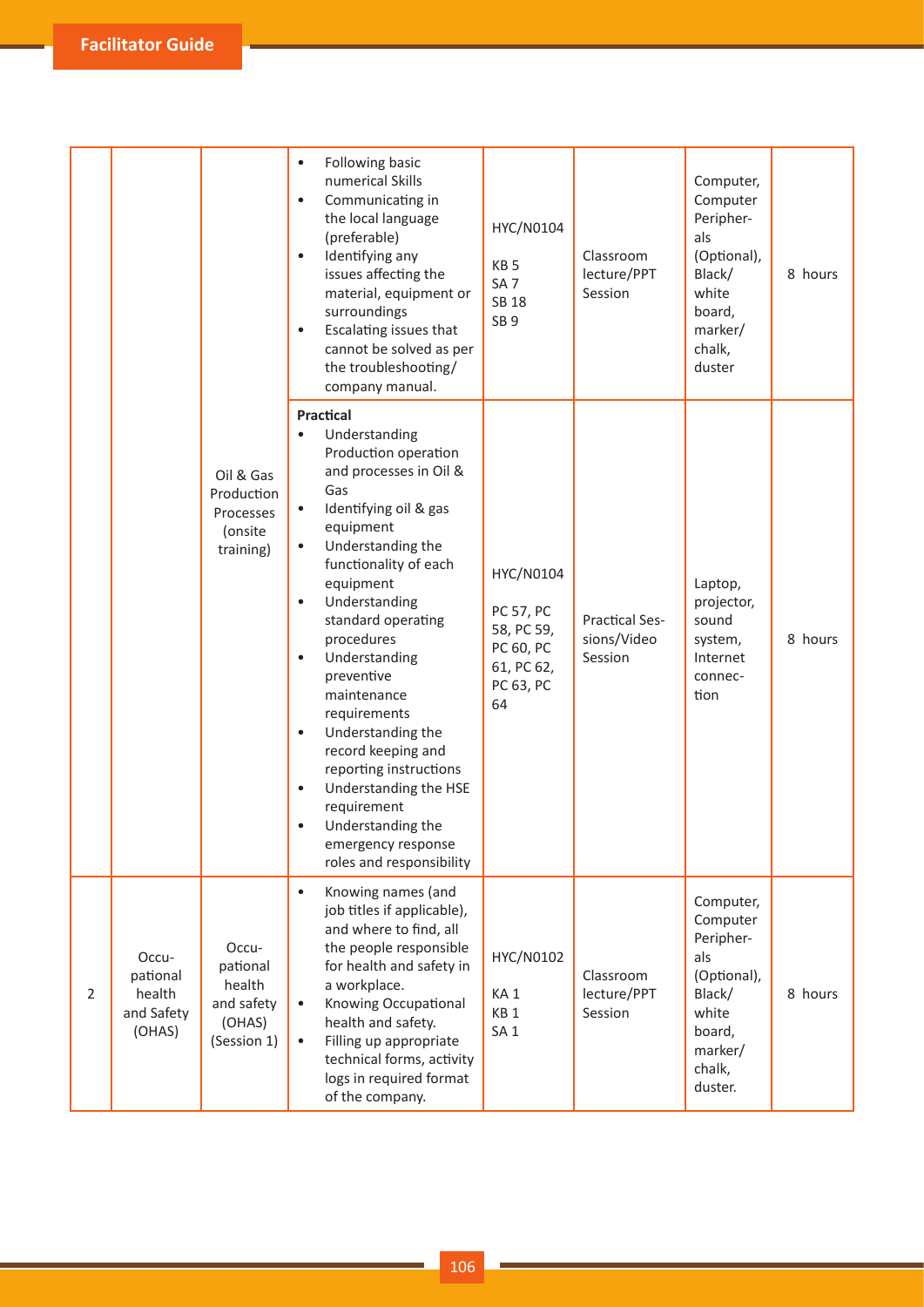|  |  |                                                                    | <b>Practical</b><br>Using protective<br>$\bullet$<br>clothing/equipment<br>for specific tasks like<br>cutting, welding,<br>repairing in pipeline<br>jobs, well operations,<br>and maintenance<br>inside the installation<br>and work conditions<br>during day to day work<br>and during emergency.<br>Stating the name and<br>$\bullet$<br>location of people<br>responsible for<br>health and Safety for<br>the workplace and<br>escalation matrix.     | HYC/N0102<br>PC 1, PC 2                                            | <b>Practical Ses-</b><br>sions/Video<br>Session | Laptop,<br>projector,<br>sound<br>system,<br>Internet<br>connec-<br>tion                                              | 8 hours |
|--|--|--------------------------------------------------------------------|----------------------------------------------------------------------------------------------------------------------------------------------------------------------------------------------------------------------------------------------------------------------------------------------------------------------------------------------------------------------------------------------------------------------------------------------------------|--------------------------------------------------------------------|-------------------------------------------------|-----------------------------------------------------------------------------------------------------------------------|---------|
|  |  |                                                                    | Planning names and<br>$\bullet$<br>location of documents<br>that refer to health<br>and safety in the<br>workplace.<br>Being courteous to the<br>customers<br>Making decisions on<br>$\bullet$<br>a suitable course of<br>action or response.                                                                                                                                                                                                            | HYC/N0102<br>KA <sub>2</sub><br>SA <sub>4</sub><br>SB <sub>1</sub> | Classroom<br>lecture/PPT<br>Session             | Computer,<br>Computer<br>Peripher-<br>als<br>(Optional),<br>Black/<br>white<br>board,<br>marker/<br>chalk,<br>duster. | 8 hours |
|  |  | Occu-<br>pational<br>health<br>and safety<br>(OHAS)<br>(Session 2) | Practical<br>Identifying job-site<br>hazardous work and<br>state possible causes<br>of risk or possible<br>accidents in the<br>workplace.<br>Carrying out safe<br>working practices while<br>dealing with hazards<br>to ensure the safety of<br>self and others state<br>methods of accident<br>prevention in the work<br>environment of the job<br>role.<br>Identifying common<br>$\bullet$<br>risks and safety SOP in<br>Oil & Gas production<br>area. | HYC/N0102<br>PC 3, PC 4,<br>PC <sub>7</sub>                        | <b>Practical Ses-</b><br>sions/Video<br>Session | Laptop,<br>projector,<br>sound<br>system,<br>Internet<br>connec-<br>tion                                              | 8 hours |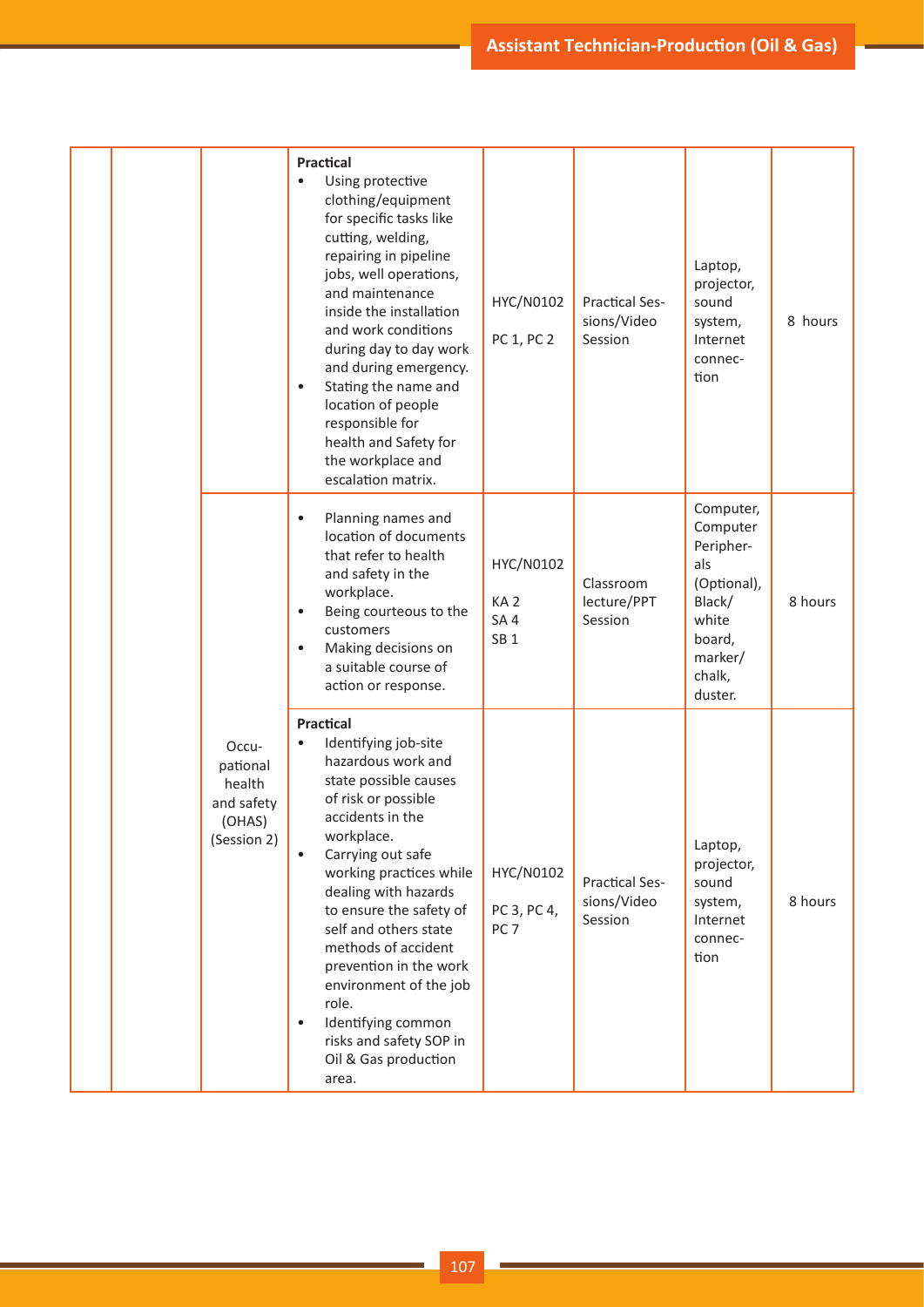| Occu-<br>pational<br>health                                      | Planning SHE and<br>OHS guidelines and<br>regulations as per<br>company's norms<br>Understanding of 5S<br>$\bullet$<br>and Housekeeping.<br>Planning and organizing<br>$\bullet$<br>their own work<br>schedule, work area,<br>tools, equipment and<br>materials to maintain<br>decorum and for<br>improved productivity.                                                                                     | HYC/N0102<br>KA6<br>KA <sub>7</sub><br>SB <sub>2</sub>                                | Classroom<br>lecture/PPT<br>Session             | Computer,<br>Computer<br>Peripher-<br>als<br>(Optional),<br>Black/<br>white<br>board,<br>marker/<br>chalk,<br>duster. | 8 hours |
|------------------------------------------------------------------|--------------------------------------------------------------------------------------------------------------------------------------------------------------------------------------------------------------------------------------------------------------------------------------------------------------------------------------------------------------------------------------------------------------|---------------------------------------------------------------------------------------|-------------------------------------------------|-----------------------------------------------------------------------------------------------------------------------|---------|
| and safety<br>(OHAS)<br>(Session 3)                              | <b>Practical</b><br>Stating location of<br>$\bullet$<br>general health and<br>safety equipment in<br>the workplace.<br>Inspecting for faults set<br>$\bullet$<br>up and safely use steps<br>and ladders in general<br>use.<br>Working safely in<br>$\bullet$<br>and around trenches,<br>elevated places and<br>confined areas.                                                                               | HYC/N0102<br>PC 5, PC 6,<br>PC <sub>8</sub>                                           | <b>Practical Ses-</b><br>sions/Video<br>Session | Laptop,<br>projector,<br>sound<br>system,<br>Internet<br>connec-<br>tion                                              | 8 hours |
| Fire safety<br>and emer-<br>gency pro-<br>cedures<br>(Session 4) | Knowing risk and<br>$\bullet$<br>impact of not following<br>defined procedures/<br>work instructions<br>Recognising the<br>$\bullet$<br>hazards and its effects<br>and risk assessment<br>Maintaining proper<br>$\bullet$<br>records as per given<br>format<br>Thinking through the<br>$\bullet$<br>problem, evaluate the<br>possible solution(s)<br>and suggest an<br>optimum /best possible<br>solution(s) | HYC/N0102<br>KA <sub>3</sub><br>KB <sub>2</sub><br>SA <sub>2</sub><br>SB <sub>7</sub> | Classroom<br>lecture/PPT<br>Session             | Computer,<br>Computer<br>Peripher-<br>als<br>(Optional),<br>Black/<br>white<br>board,<br>marker/<br>chalk,<br>duster. | 8 hours |
|                                                                  | <b>Practical</b><br>Using the various<br>$\bullet$<br>appropriate fire<br>extinguishers on<br>different types of fires<br>correctly                                                                                                                                                                                                                                                                          | HYC/N0102<br>PC <sub>9</sub>                                                          | <b>Practical Ses-</b><br>sions/Video<br>Session | Laptop,<br>projector,<br>sound<br>system,<br>Internet<br>connec-<br>tion                                              | 8 hours |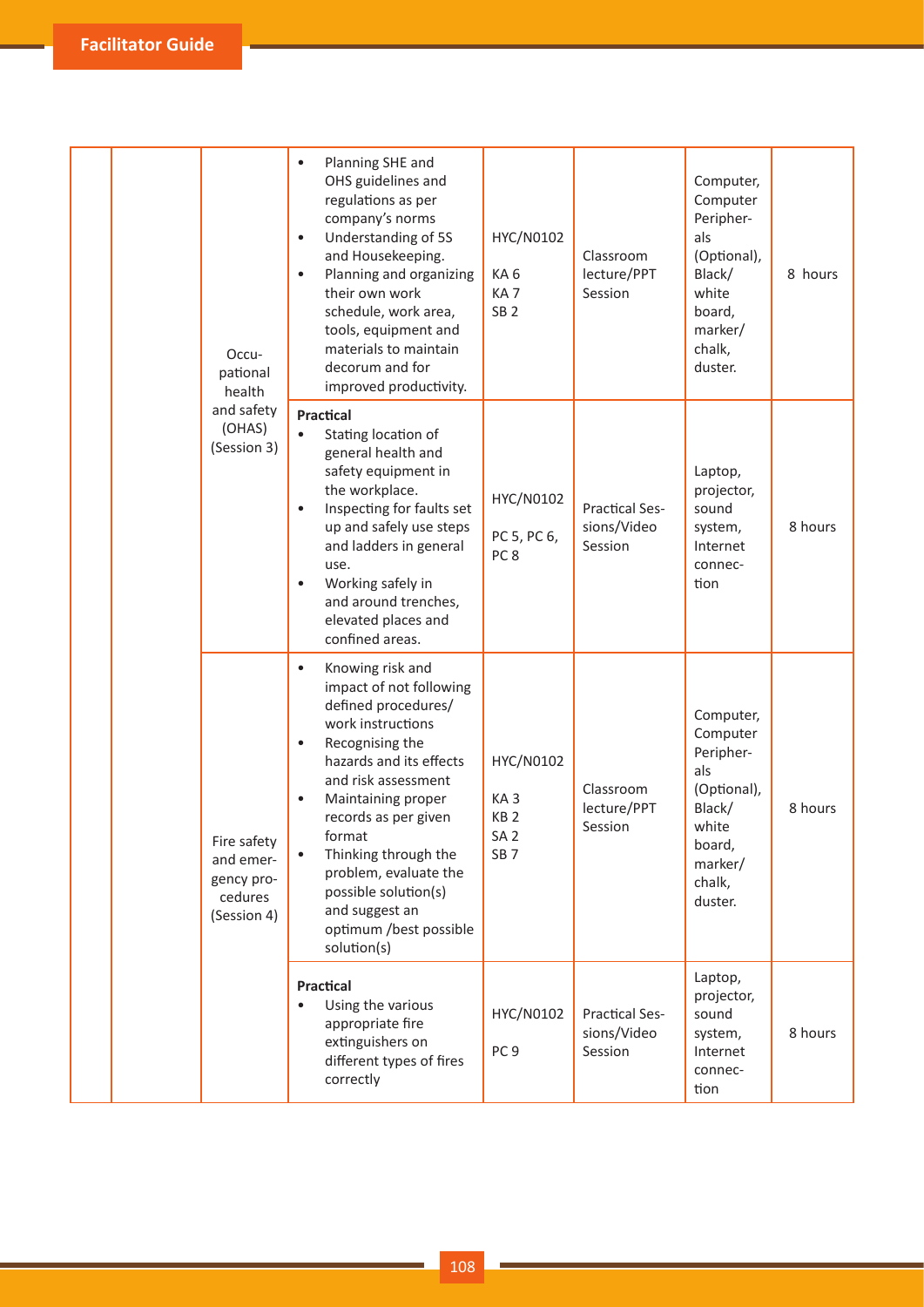|  | Fire safety<br>and emer-<br>gency pro-<br>cedures<br>(Session 5) | Knowing escalation<br>$\bullet$<br>matrix for reporting<br>identified incidents,<br>troubles and/or<br>emergencies e.g.<br>system failures , fire and<br>power failures<br>Following standard<br>$\bullet$<br><b>Operating Procedures</b><br>in Oil and Gas Safety<br>w.r.t. occupational<br>health & safety<br>Identifying immediate<br>or temporary solutions<br>to resolve delays | HYC/N0102<br>KA4<br>KB <sub>6</sub><br>SB <sub>8</sub>                      | Classroom<br>lecture/PPT<br>Session             | Computer,<br>Computer<br>Peripher-<br>als<br>(Optional),<br>Black/<br>white<br>board,<br>marker/<br>chalk,<br>duster. | 8 hours |
|--|------------------------------------------------------------------|--------------------------------------------------------------------------------------------------------------------------------------------------------------------------------------------------------------------------------------------------------------------------------------------------------------------------------------------------------------------------------------|-----------------------------------------------------------------------------|-------------------------------------------------|-----------------------------------------------------------------------------------------------------------------------|---------|
|  |                                                                  | <b>Practical</b><br>Identifying and follow<br>$\bullet$<br>proactive and reactive<br>fire fighting SOP in<br>Oil & Gas production<br>facilities.<br>Performing Fire<br>$\bullet$<br>Evacuation Steps.                                                                                                                                                                                | HYC/N0102<br>PC 10, PC<br>11                                                | <b>Practical Ses-</b><br>sions/Video<br>Session | Laptop,<br>projector,<br>sound<br>system,<br>Internet<br>connec-<br>tion                                              | 8 hours |
|  | Fire safety<br>and emer-<br>gency pro-<br>cedures<br>(Session 6) | Knowing safe Working<br>$\bullet$<br>Practices<br>Liaisioning and<br>$\bullet$<br>coordination skills<br>Identifying sources of<br>$\bullet$<br>support that can be<br>availed of for problem<br>solving for various kind<br>of problems<br>Applying problem-<br>solving approaches in<br>different situations                                                                       | HYC/N0102<br>KB <sub>3</sub><br>SA <sub>5</sub><br>SB <sub>9</sub><br>SB 13 | Classroom<br>lecture/PPT<br>Session             | Computer,<br>Computer<br>Peripher-<br>als<br>(Optional),<br>Black/<br>white<br>board,<br>marker/<br>chalk,<br>duster. | 8 hours |
|  |                                                                  | <b>Practical</b><br>Preparing incident<br>Reports                                                                                                                                                                                                                                                                                                                                    | HYC/N0102<br><b>PC 12</b>                                                   | <b>Practical Ses-</b><br>sions/Video<br>Session | Laptop,<br>projector,<br>sound<br>system,<br>Internet<br>connec-<br>tion                                              | 8 hours |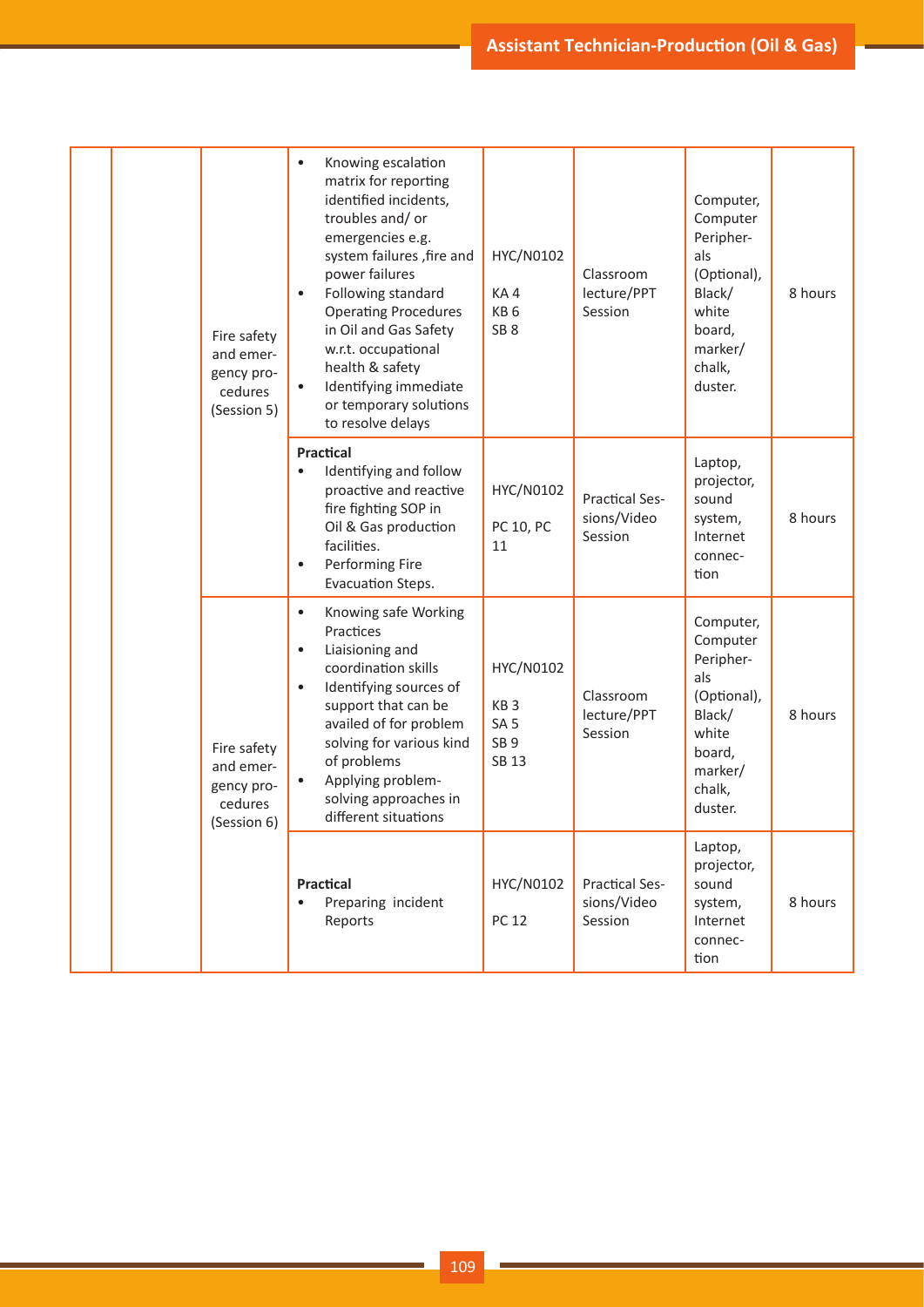| Emer-<br>gencies,<br>rescue and<br>first-aid<br>proce-<br>dures<br>(Session 7) | Maintaining records<br>٠<br>to be maintained and<br>implications of non-<br>maintenance of the<br>same.<br>Comprehending<br>$\bullet$<br>various types of Fire<br>Fighting Equipment&<br>its uses in different<br>conditions<br>Using of different types<br>$\bullet$<br>of Personal Protective<br>Equipment (PPE)<br>Reading and<br>$\bullet$<br>understanding<br>manuals, work orders,<br>health and safety<br>instructions, memos,<br>reports etc<br>Communicating with<br>$\bullet$<br>supervisor and peers<br>Seeking appropriate<br>$\bullet$<br>assistance from other<br>sources to resolve<br>problems<br>Reporting problems<br>$\bullet$<br>that you cannot<br>resolve to appropriate<br>authority<br>Identifying defects<br>$\bullet$<br>in the material and<br>communicate it at the<br>earliest and suggest<br>improvements(if any)<br>in process/material | HYC/N0102<br>KA <sub>5</sub><br>KB4<br>KB <sub>5</sub><br>SA <sub>3</sub><br>SA <sub>6</sub><br>SB 10, SB<br>11, SB 12 | Classroom<br>lecture/PPT<br>Session             | Computer,<br>Computer<br>Peripher-<br>als<br>(Optional),<br>Black/<br>white<br>board,<br>marker/<br>chalk,<br>duster. | 8 hours |
|--------------------------------------------------------------------------------|------------------------------------------------------------------------------------------------------------------------------------------------------------------------------------------------------------------------------------------------------------------------------------------------------------------------------------------------------------------------------------------------------------------------------------------------------------------------------------------------------------------------------------------------------------------------------------------------------------------------------------------------------------------------------------------------------------------------------------------------------------------------------------------------------------------------------------------------------------------------|------------------------------------------------------------------------------------------------------------------------|-------------------------------------------------|-----------------------------------------------------------------------------------------------------------------------|---------|
|                                                                                | based on experience<br>Practical<br>Making availability<br>$\bullet$<br>of First Aid box &<br>accessories<br>Demonstrating how<br>$\bullet$<br>to free a person from<br>electrocution.<br>Administering<br>$\bullet$<br>appropriate first aid to<br>victims were required<br>eg. in case of bleeding,<br>burns, choking, electric<br>shock, poisoning etc.<br>Administering<br>$\bullet$<br>appropriate first aid in<br>chemical hazard                                                                                                                                                                                                                                                                                                                                                                                                                                | HYC/N0102<br>PC 13, PC<br>14, PC 15,<br>PC 16                                                                          | <b>Practical Ses-</b><br>sions/Video<br>Session | Laptop,<br>projector,<br>sound<br>system,<br>Internet<br>connec-<br>tion                                              | 8 hours |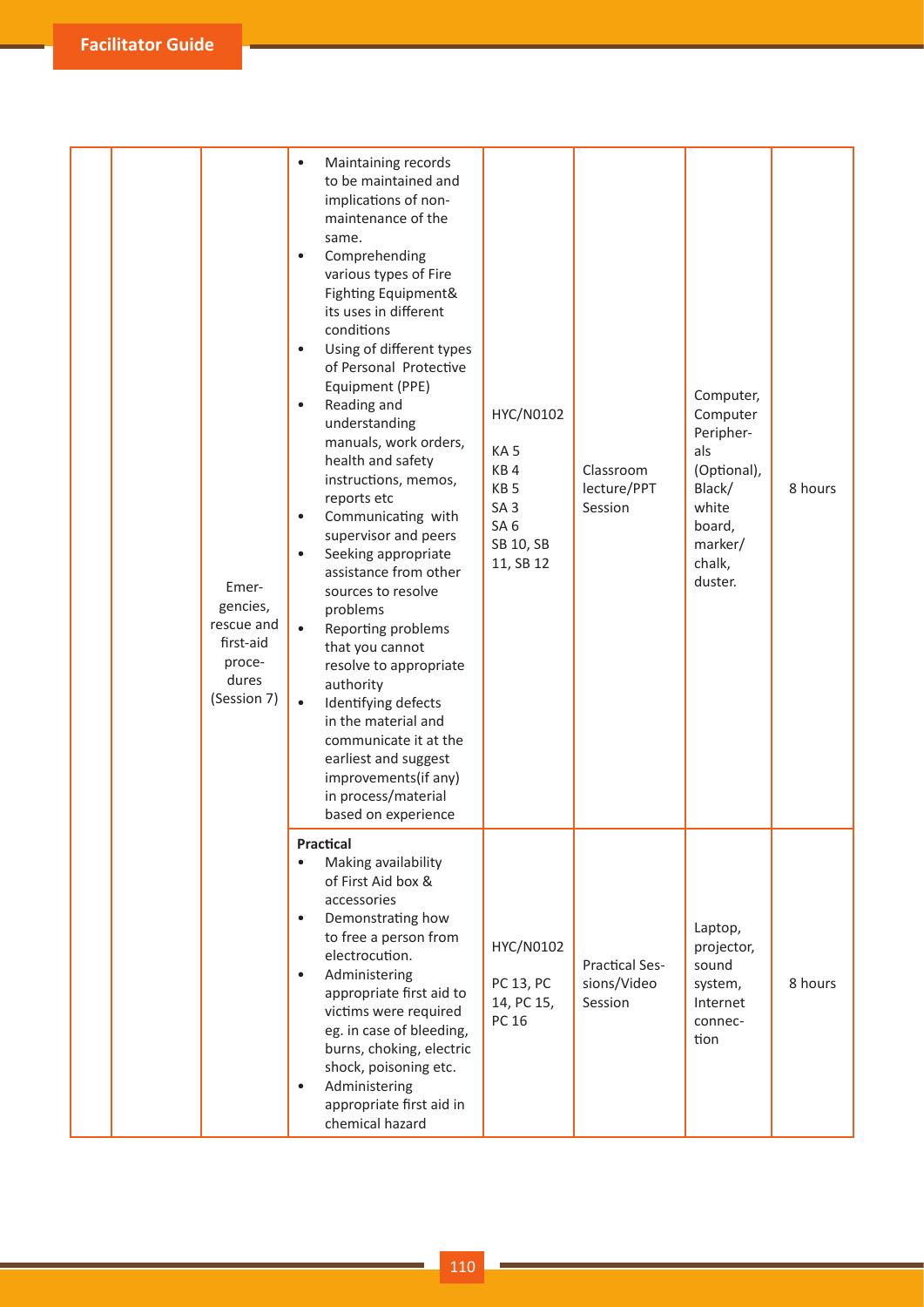|   |                                                                    | Emer-<br>gencies,<br>rescue and<br>first-aid<br>proce-<br>dures<br>(Session 8) | Understanding risk<br>$\bullet$<br>Management and<br>reporting.<br>Communicating in<br>the local language<br>(preferable).<br>Referring anomalies to<br>the line manager.<br>Identifying any<br>$\bullet$<br>issues affecting the<br>material, equipment or<br>surroundings<br>Escalating issues that<br>cannot be solved as per<br>the troubleshooting/<br>comp manual                                                                                                                                   | HYC/N0102<br>KB <sub>7</sub><br>SA <sub>7</sub><br>SB 14<br>SB 15<br><b>SB 18</b>                                       | Classroom<br>lecture/PPT<br>Session             | Computer,<br>Computer<br>Peripher-<br>als<br>(Optional),<br>Black/<br>white<br>board,<br>marker/<br>chalk,<br>duster. | 8 hours |
|---|--------------------------------------------------------------------|--------------------------------------------------------------------------------|-----------------------------------------------------------------------------------------------------------------------------------------------------------------------------------------------------------------------------------------------------------------------------------------------------------------------------------------------------------------------------------------------------------------------------------------------------------------------------------------------------------|-------------------------------------------------------------------------------------------------------------------------|-------------------------------------------------|-----------------------------------------------------------------------------------------------------------------------|---------|
|   |                                                                    |                                                                                | Practical<br>Performing and<br>$\bullet$<br>organize loss<br>minimization or<br>rescue activity<br>during an accident<br>in real or simulated<br>environments<br>Following SOP in Oil &<br>$\bullet$<br><b>Gas Drilling Facilities</b><br>Using/Proper utilization<br>$\bullet$<br>of breathing apparatus<br><b>Ensuring emergency</b><br>$\bullet$<br>preparation and<br>response                                                                                                                        | HYC/N0102<br>PC 17, PC<br>18, PC 19,<br><b>PC 20</b>                                                                    | <b>Practical Ses-</b><br>sions/Video<br>Session | Laptop,<br>projector,<br>sound<br>system,<br>Internet<br>connec-<br>tion                                              | 8 hours |
| 3 | Work<br>effective-<br>ly with<br>colleagues<br>and super-<br>visor | Work<br>effectively<br>with col-<br>leagues<br>(Session 1)                     | Risking and impacting<br>$\bullet$<br>of not following<br>defined procedures/<br>work instructions.<br>Knowing importance<br>of effective<br>communication in the<br>workplace<br>Knowing the key<br>$\bullet$<br>elements of active<br>listening<br>Understanding the<br>$\bullet$<br>value and importance<br>of active listening<br>and assertive<br>communication<br>Filling up appropriate<br>$\bullet$<br>technical forms, activity<br>logs in required format<br>of the company based<br>on the SOP | HYC/N0103<br>KA <sub>3</sub><br>KB 3, KB 6,<br>KB <sub>7</sub><br>SA <sub>1</sub><br>SB <sub>1</sub><br>SB <sub>2</sub> | Classroom<br>lecture/PPT<br>Session             | Computer,<br>Computer<br>Peripher-<br>als<br>(Optional),<br>Black/<br>white<br>board,<br>marker/<br>chalk,<br>duster. | 8 hours |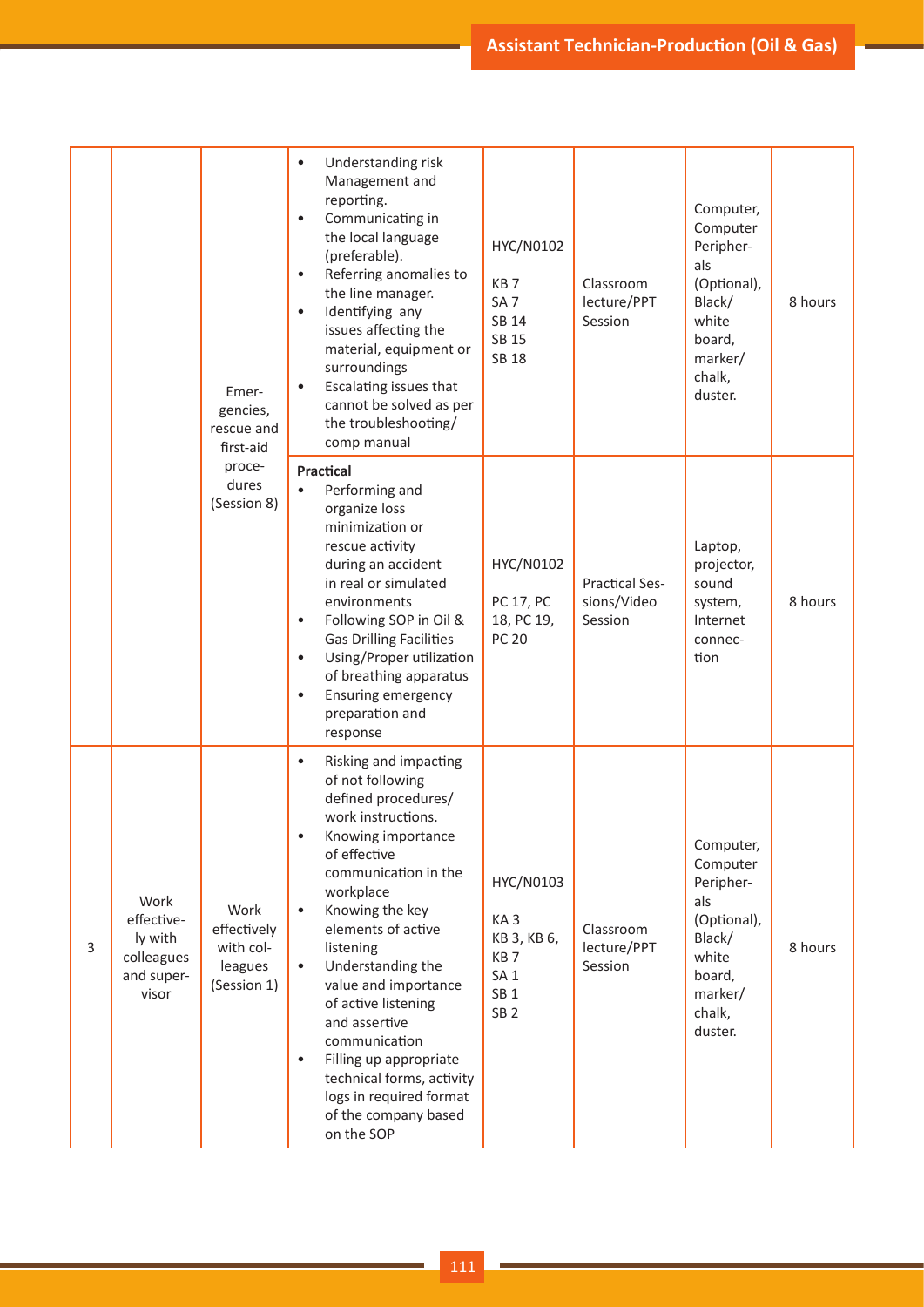|  |                                                            | Making decisions on<br>$\bullet$<br>a suitable course of<br>action or response<br>Planning and organizing<br>their own work<br>schedule, work area,<br>tools, equipment and<br>materials to maintain<br>decorum and for<br>improved productivity                                                                                                                                                                                                                                                                                                                  |                                                                                  |                                                 |                                                                                                                         |         |
|--|------------------------------------------------------------|-------------------------------------------------------------------------------------------------------------------------------------------------------------------------------------------------------------------------------------------------------------------------------------------------------------------------------------------------------------------------------------------------------------------------------------------------------------------------------------------------------------------------------------------------------------------|----------------------------------------------------------------------------------|-------------------------------------------------|-------------------------------------------------------------------------------------------------------------------------|---------|
|  |                                                            | <b>Practical</b><br>Receiving accurate<br>$\bullet$<br>information and<br>instructions from<br>the supervisor and<br>fellow workers, getting<br>clarification where<br>required<br>Passing on information<br>$\bullet$<br>to the authorized<br>persons who require<br>it and within agreed<br>timescale and confirm<br>its receipt.                                                                                                                                                                                                                               | HYC/N0103<br>PC 1, PC 2                                                          | <b>Practical Ses-</b><br>sions/Video<br>Session | Laptop,<br>projector,<br>sound<br>system,<br>Internet<br>connec-<br>tion                                                | 8 hours |
|  | Work<br>effectively<br>with col-<br>leagues<br>(Session 2) | Escalating matrix for<br>$\bullet$<br>reporting identified<br>incidents, troubles<br>and/ or emergencies<br>e.g. system failures , fire<br>and power failures<br>Knowing the<br>$\bullet$<br>importance of<br>teamwork in<br>organizational and<br>individual success<br>Knowing the<br>$\bullet$<br>barriers to effective<br>communication<br>Maintaining proper<br>$\bullet$<br>records as per given<br>format<br>Thinking through the<br>$\bullet$<br>problem, evaluate the<br>possible solution(s)<br>and suggest an<br>optimum /best possible<br>solution(s) | HYC/N0103<br>KA4<br>KB4<br>KB <sub>8</sub><br>SA <sub>2</sub><br>SB <sub>4</sub> | Classroom<br>lecture/PPT<br>Session             | Computer,<br>Computer<br>Peripher-<br>als<br>(Option-<br>al), Black/<br>white<br>board,<br>marker/<br>chalk,<br>duster. | 8 hours |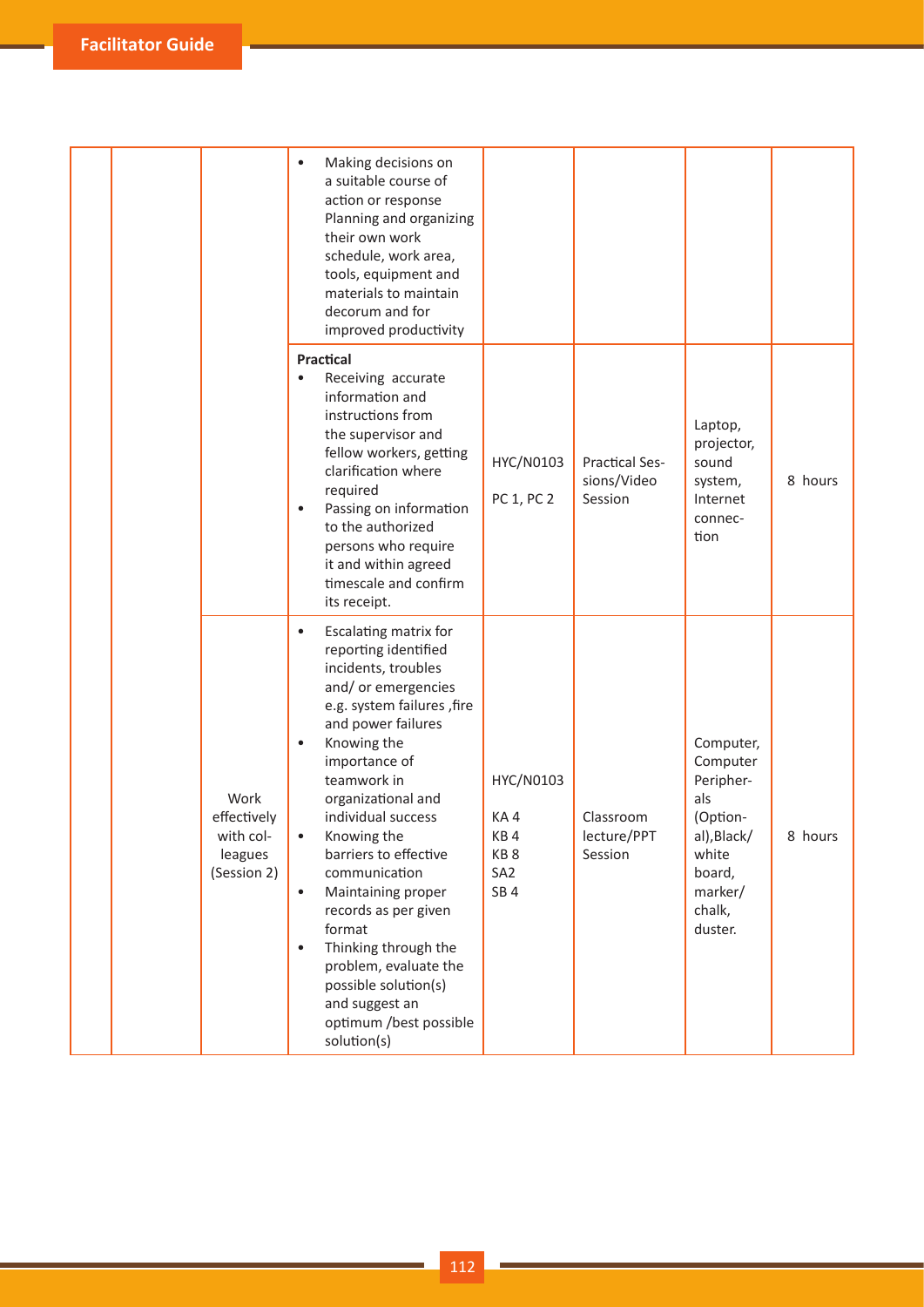|  |                                                            | <b>Practical</b><br>$\bullet$<br>Giving information<br>$\bullet$<br>to others clearly, at a<br>pace and in a manner<br>that helps them to<br>understand.<br>Displaying helpful<br>$\bullet$<br>behaviour by assisting<br>others in performing<br>tasks in a positive<br>manner, where<br>required and possible.                                                                                                                                                                                                                                                                                                                                                                                     | HYC/N0103<br>PC 3, PC 4                                                                                               | <b>Practical Ses-</b><br>sions/Video<br>Session | Laptop,<br>projector,<br>sound<br>system,<br>Internet<br>connec-<br>tion                                                | 8 hours |
|--|------------------------------------------------------------|-----------------------------------------------------------------------------------------------------------------------------------------------------------------------------------------------------------------------------------------------------------------------------------------------------------------------------------------------------------------------------------------------------------------------------------------------------------------------------------------------------------------------------------------------------------------------------------------------------------------------------------------------------------------------------------------------------|-----------------------------------------------------------------------------------------------------------------------|-------------------------------------------------|-------------------------------------------------------------------------------------------------------------------------|---------|
|  | Work<br>effectively<br>with col-<br>leagues<br>(Session 3) | Recordings to be<br>$\bullet$<br>maintained and<br>implications of non-<br>maintenance of the<br>same<br>Knowing the<br>٠<br>importance of avoiding<br>casual expletives and<br>unpleasant terms<br>while communicating<br>professional circles.<br>Knowing what<br>$\bullet$<br>constitutes disciplined<br>behaviour for a<br>working professional<br>Reading and<br>$\bullet$<br>understanding<br>manuals, work orders,<br>health and safety<br>instructions, memos,<br>reports etc.<br>Identifying immediate<br>$\bullet$<br>or temporary solutions<br>to resolve delays.<br>Identifying sources of<br>support that can be<br>availed of for problem<br>solving for various kind<br>of problems. | HYC/N0103<br>KA <sub>5</sub><br><b>KB 10</b><br><b>KB 14</b><br>SA <sub>3</sub><br>SB <sub>5</sub><br>SB <sub>6</sub> | Classroom<br>lecture/PPT<br>Session             | Computer,<br>Computer<br>Peripher-<br>als<br>(Option-<br>al), Black/<br>white<br>board,<br>marker/<br>chalk,<br>duster. | 8 hours |
|  |                                                            | <b>Practical</b><br>Consulting with<br>$\bullet$<br>and assist others to<br>maximize effectiveness<br>and efficiency in<br>carrying out tasks<br>Displaying appropriate<br>communication<br>etiquette while working                                                                                                                                                                                                                                                                                                                                                                                                                                                                                 | HYC/N0103<br>PC 5, PC 6                                                                                               | <b>Practical Ses-</b><br>sions/Video<br>Session | Laptop,<br>projector,<br>sound<br>system,<br>Internet<br>connec-<br>tion                                                | 8 hours |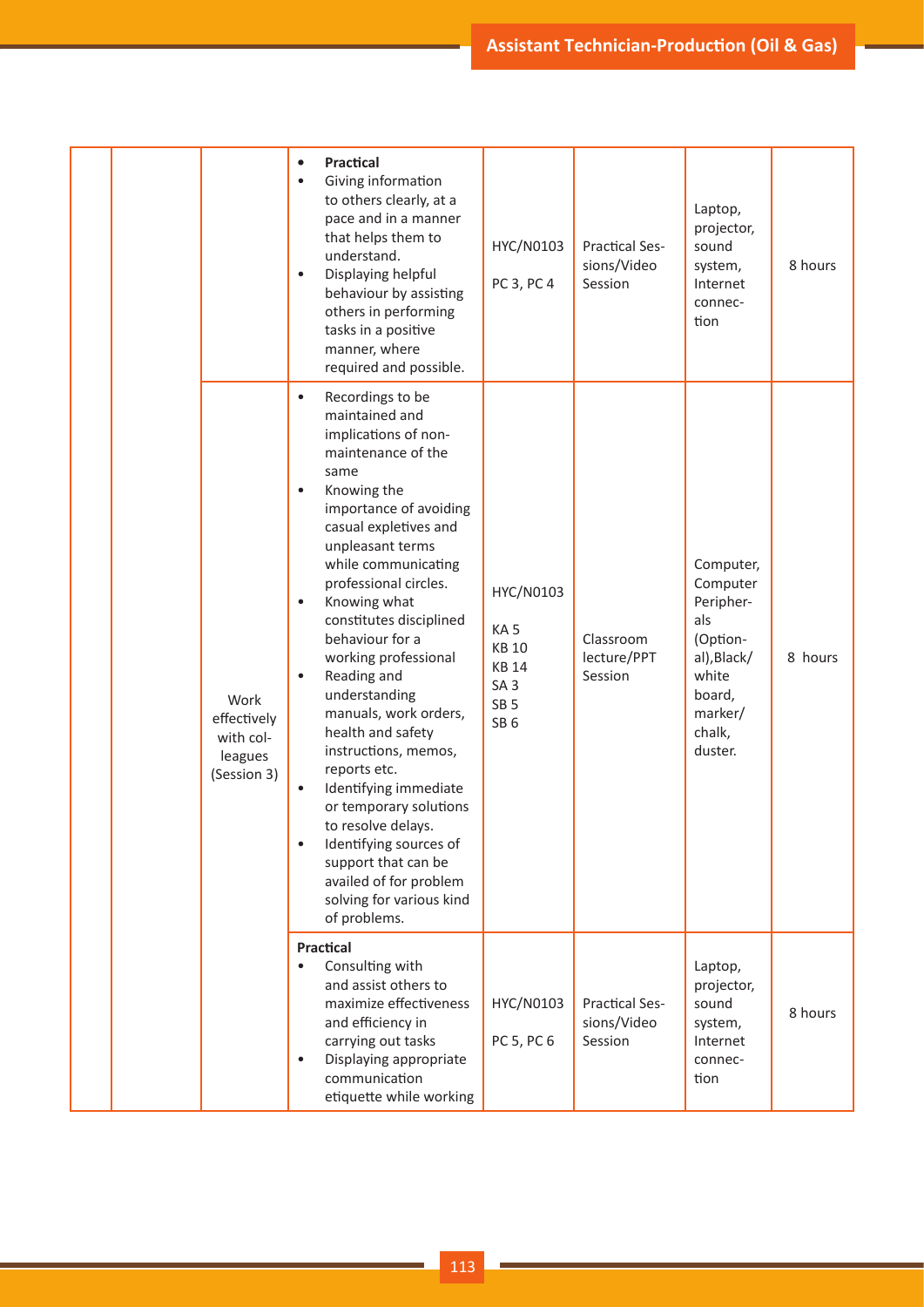| Work<br>effectively<br>with su-<br>pervisors<br>(Session 4) | Following legislation,<br>$\bullet$<br>standards, policies, and<br>procedures followed in<br>the company relevant<br>to own employment<br>and performance<br>conditions.<br>Knowing the user/<br>$\bullet$<br>individual on the job<br>needs to know and<br>understand:<br>Knowing various<br>$\bullet$<br>categories of people<br>that one is required<br>to communicate and<br>coordinate with in the<br>organization<br>Being courteous to<br>$\bullet$<br>the Peers, Juniors<br>, Superiors and<br>customers<br>Seeking appropriate<br>$\bullet$<br>assistance from other<br>sources to resolve<br>problems<br>Reporting problems<br>that you cannot<br>resolve to appropriate<br>authority | HYC/N0103<br>KA <sub>1</sub><br>KB 1, KB 2<br>SA <sub>4</sub><br>SB 7, SB 8 | Classroom<br>lecture/PPT<br>Session             | Computer,<br>Computer<br>Peripher-<br>als<br>(Option-<br>al), Black/<br>white<br>board,<br>marker/<br>chalk,<br>duster. | 8 hours |
|-------------------------------------------------------------|-------------------------------------------------------------------------------------------------------------------------------------------------------------------------------------------------------------------------------------------------------------------------------------------------------------------------------------------------------------------------------------------------------------------------------------------------------------------------------------------------------------------------------------------------------------------------------------------------------------------------------------------------------------------------------------------------|-----------------------------------------------------------------------------|-------------------------------------------------|-------------------------------------------------------------------------------------------------------------------------|---------|
|                                                             | <b>Practical</b><br>Displaying active<br>$\bullet$<br>listening skills while<br>interacting with others<br>at work.<br>Using appropriate tone,<br>pitch and language<br>to convey politeness,<br>assertiveness, care and<br>professionalism.                                                                                                                                                                                                                                                                                                                                                                                                                                                    | HYC/N0103<br>PC 7, PC 8                                                     | <b>Practical Ses-</b><br>sions/Video<br>Session | Laptop,<br>projector,<br>sound<br>system,<br>Internet<br>connec-<br>tion                                                | 8 hours |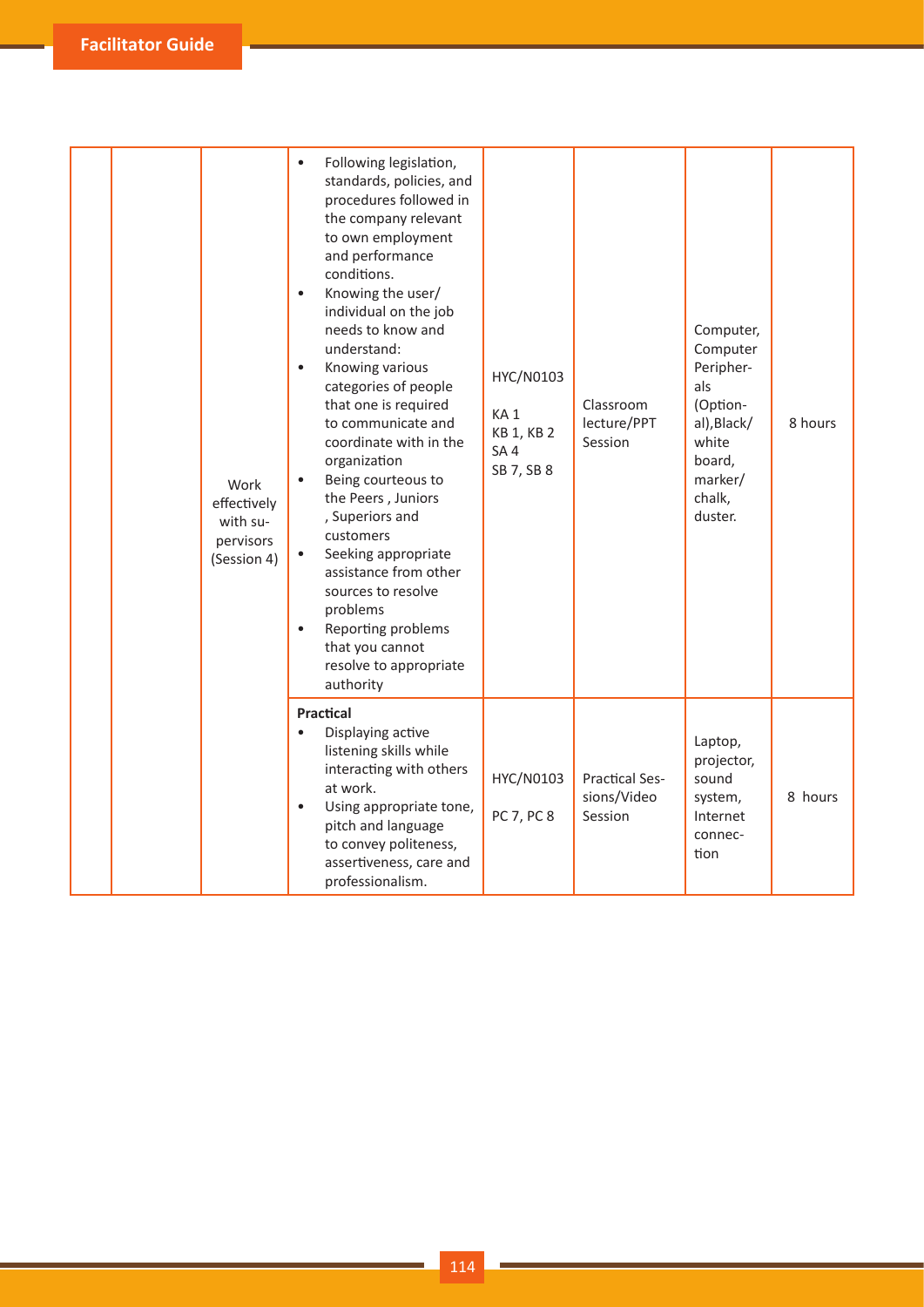|  | Work<br>effectively<br>with su-<br>pervisors<br>(Session 5) | Reporting structure,<br>$\bullet$<br>inter-dependent<br>functions, lines and<br>procedures in the work<br>area<br>Knowing various<br>$\bullet$<br>components<br>of effective<br>communication<br>Understanding the<br>$\bullet$<br>importance of tone<br>and pitch in effective<br>communication.<br>Liaisioning and<br>$\bullet$<br>coordination skills.<br>Identifying defects<br>$\bullet$<br>in the material and<br>communicate it at the<br>earliest and suggest<br>improvements(if any)<br>in process/material<br>based on experience<br>Applying problem-<br>solving approaches in<br>different situations | HYC/N0103<br>KA <sub>2</sub><br>KB 5, KB 9<br>SA <sub>5</sub><br>SB 9, SB 10 | Classroom<br>lecture/PPT<br>Session             | Computer,<br>Computer<br>Peripher-<br>als<br>(Option-<br>al), Black/<br>white<br>board,<br>marker/<br>chalk,<br>duster. | 8 hours |
|--|-------------------------------------------------------------|-------------------------------------------------------------------------------------------------------------------------------------------------------------------------------------------------------------------------------------------------------------------------------------------------------------------------------------------------------------------------------------------------------------------------------------------------------------------------------------------------------------------------------------------------------------------------------------------------------------------|------------------------------------------------------------------------------|-------------------------------------------------|-------------------------------------------------------------------------------------------------------------------------|---------|
|  |                                                             | <b>Practical</b><br>Demonstrating<br>$\bullet$<br>responsible and<br>disciplined behaviours<br>at the workplace.<br>Demonstrating Time<br>$\bullet$<br>Management Skills.                                                                                                                                                                                                                                                                                                                                                                                                                                         | HYC/N0103<br>PC 9, PC 10                                                     | <b>Practical Ses-</b><br>sions/Video<br>Session | Laptop,<br>projector,<br>sound<br>system,<br>Internet<br>connec-<br>tion                                                | 8 hours |
|  | Work<br>effectively<br>with su-<br>pervisors<br>(Session 6) | Following SHE and<br>$\bullet$<br>OHS guidelines and<br>regulations as per<br>company's norms.<br>Learning how poor<br>communication<br>practices can disturb<br>people, environment<br>and cause problems<br>for the employee,<br>the employer and the<br>customer.<br>$\bullet$<br>Knowing the<br>importance of ethics<br>for professional<br>success.<br>Knowing the<br>importance of<br>discipline for<br>professional success.                                                                                                                                                                               | HYC/N0103<br>KA6<br><b>KB 11, KB</b><br>12, KB 13<br>SB 11, SB<br>12         | Classroom<br>lecture/PPT<br>Session             | Computer,<br>Computer<br>Peripher-<br>als<br>(Option-<br>al), Black/<br>white<br>board,<br>marker/<br>chalk,<br>duster. | 8 hours |